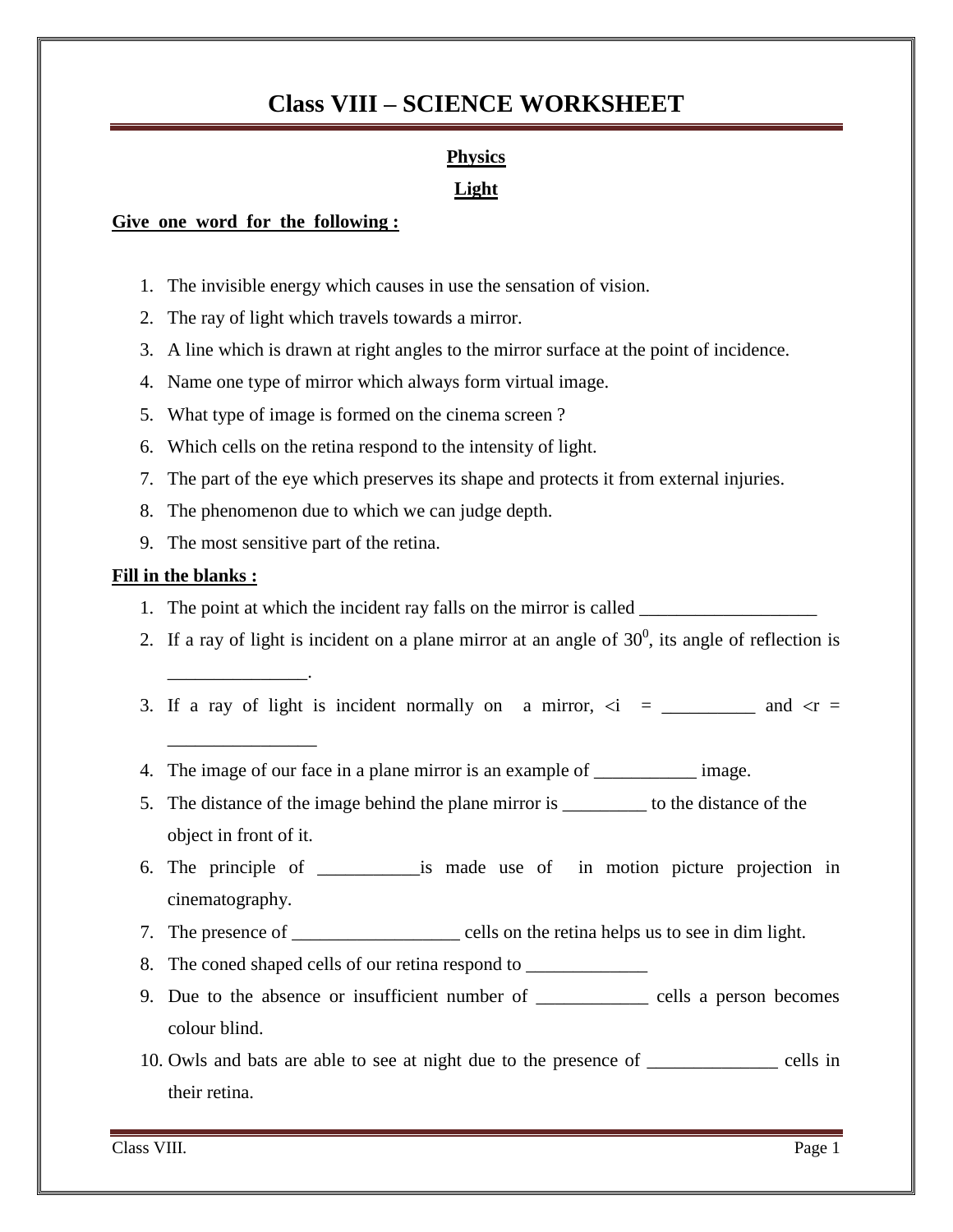- 11. The thin, saline liquid that fills the anterior part of the eye is \_\_\_\_\_\_\_\_\_.
- 12. \_\_\_\_\_\_\_\_\_\_\_ is the jelly like fluid found in the posterior part of the eye.
- 13. In a spectrum formed by a prism \_\_\_\_\_\_\_ colour deviates the least and \_\_\_\_\_\_\_ colour deviates the most.

### **Multiple choice questions :**

- 1. The scientist who discovered that white light is composed of 7 colours. [ Louis Braille, Dalton, Issac Newton]
- 2. \_\_\_\_\_\_\_\_\_\_\_\_\_\_\_\_\_\_\_\_\_ can be donated after death, to enable a blind person see. [ optic nerve, cornea, iris]
- 3. The part of the retina which is insensitive to light. [ cornea, yellow spot, blind spot]
- 4. Focal length of the eye lens can be adjusted by the action of [ choroid, ciliary muscles, optic nerve]
- 5. Formation of multiple images in the eyes is avoided by the action of [iris, pupil, choroid]
- 6. The colour of a person"s eye is determined by his [pupil, iris, retina]
- 7. Electric pulses from retina to brain is conveyed through [ciliary muscles, optic nerves, pupil]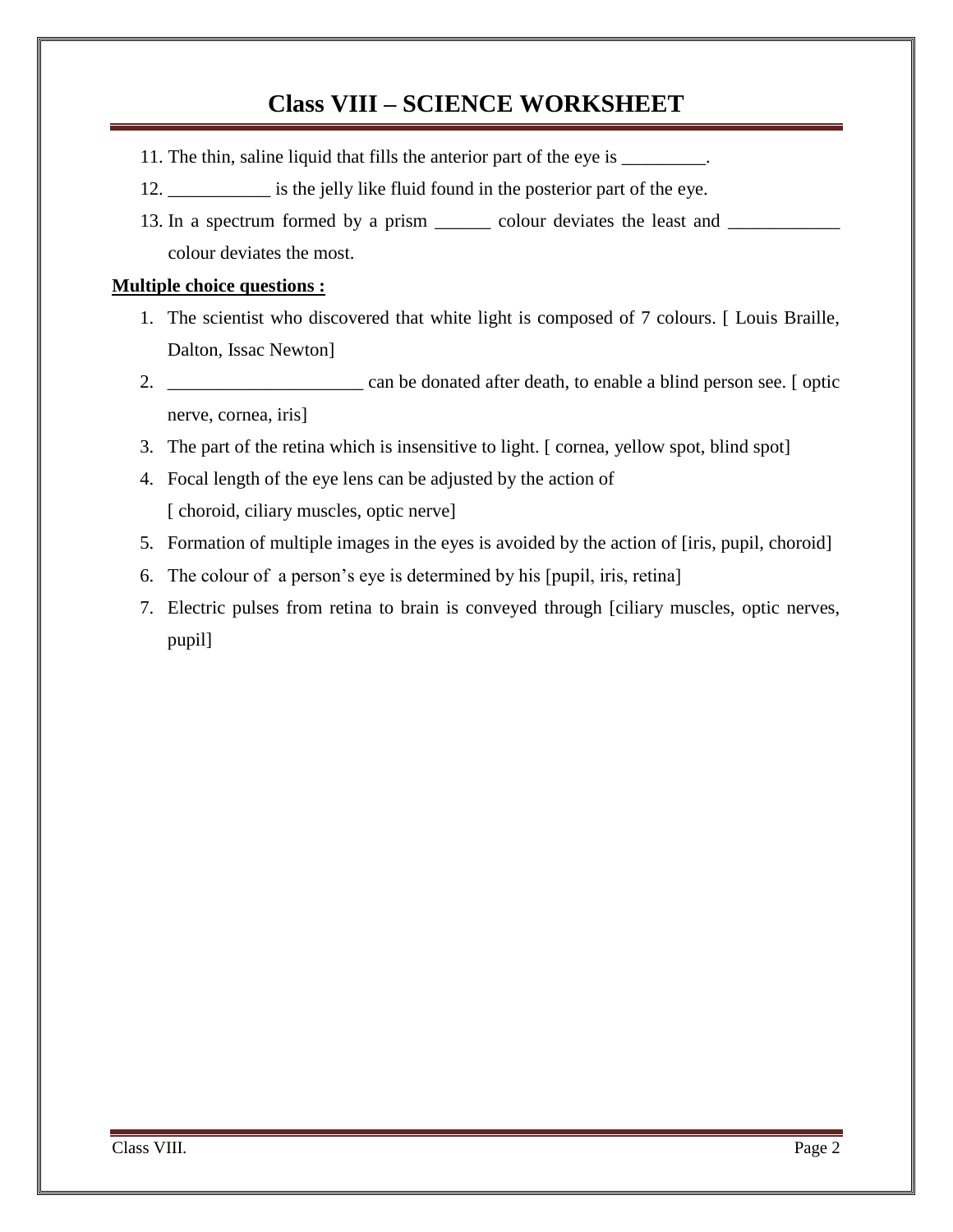### **FORCE AND PRESSURE**

| 1. S.I unit of pressure is ____________.                                                                                                                                                                   |
|------------------------------------------------------------------------------------------------------------------------------------------------------------------------------------------------------------|
| 2. The amount or the strength of force is called its_______________.                                                                                                                                       |
|                                                                                                                                                                                                            |
|                                                                                                                                                                                                            |
| 5. Force generated by moving of non living materials is called ____________.                                                                                                                               |
| 6. Give 2 examples of contact forces.                                                                                                                                                                      |
| 7. Name the scientist who invented a pump to extract air from a<br>vessel.                                                                                                                                 |
| 8. Name the force which acts upon another body without any<br>connector.                                                                                                                                   |
| 9. Name the type of force involved in the following.                                                                                                                                                       |
| a) To pick your school bag. b) To collect scrap iron from garbage.<br>c) To push or pull a loaded trolley ay supermarket.<br>d) Flying of seeds away from each other in plastic bag when gently<br>rubbed. |
| 10. Name the device used to measure pressure in fluids.                                                                                                                                                    |
| 11. How much force is required to lift a mass of $1Kg(10N/1N)$ .                                                                                                                                           |
| 12. A rolling ball stops after sometime due to (gravitational force/<br>Frictional force).                                                                                                                 |
| 13. When 2 forces are applied at the same point but in opposite directions the net force is<br>equalto the (sum/difference) of forces acting separately.                                                   |
| 14. Force used to stretch the spring is (muscular force/magnetic force)                                                                                                                                    |
| 15. Application of force brings the change in                                                                                                                                                              |
| a) shape and size of object (b)speed and direction of object<br>(c) position of object<br>(d) all the above                                                                                                |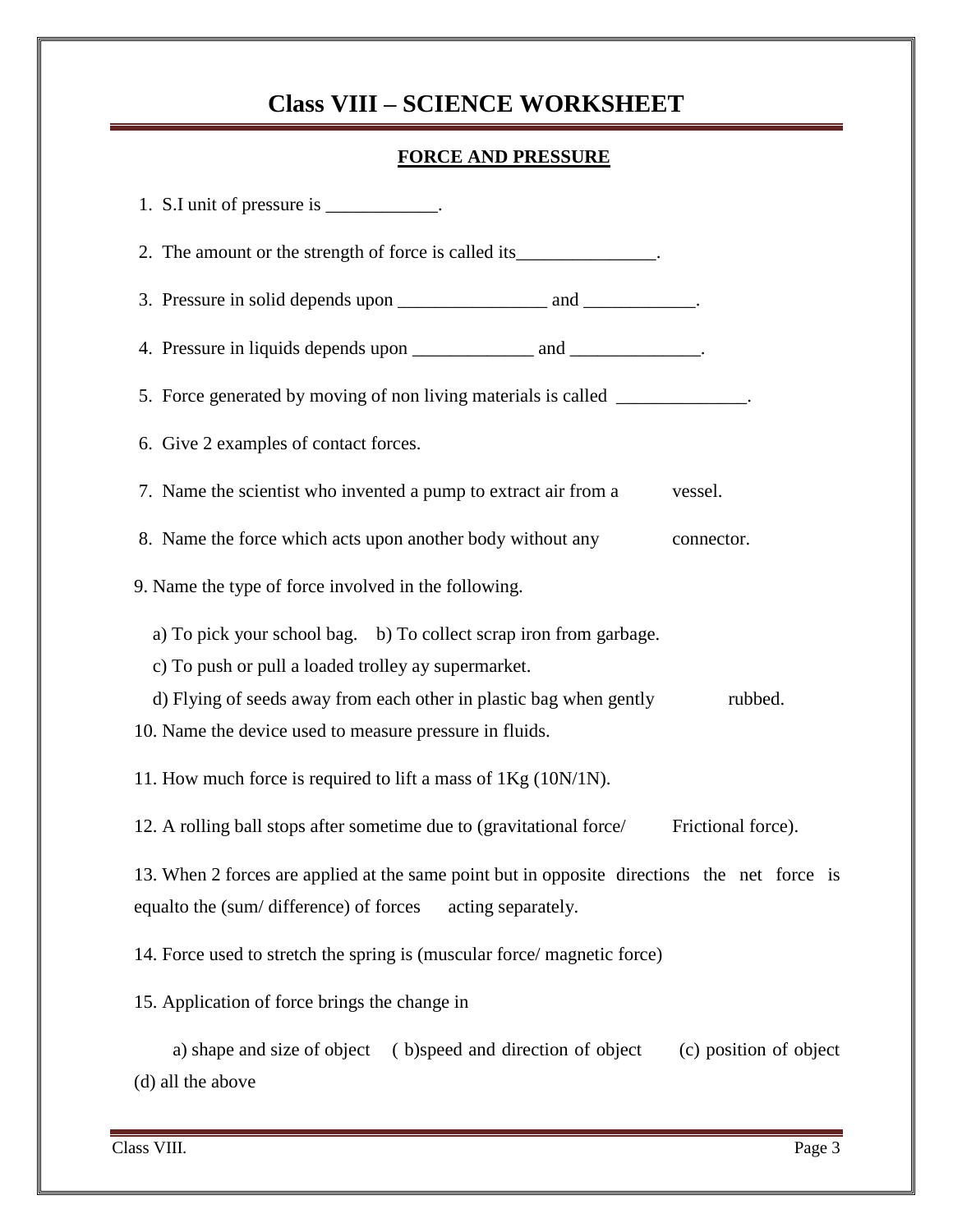# **[CHEMISTRY] METALS AND NON METALS**

#### **Name the following questions:-**

- 1. Name some common non-metals used in our daily life.
- 2. Hardest naturally occurring substance.
- 3. Property of metals which make them useful as electric wires.
- 4. Non metal which has metallic luster.
- 5. Two non metals which are soft solids.
- 6. Non metals do not conduct electricity or heat except for one . Name it.
- 7. An allotrope of carbon which is as tensile as steel.
- 8. Metals that are not attacked by cold water, boiling water or stream.
- 9. The property of metals by virtue of which these can beaten into sheets.
- 10.Non metals used in disinfection of drinking water.

### **II. Answer the following( in one or two words)**

- 1. What are the elements called which can neither fit with metals nor non metals?
- 2. Which of the following metals is the best conductor of heat and electricity? Gold, Silver, Copper, Aluminum
- 3. Which property of metals makes them useful as ringing bells?
- 4. Arrange the following elements in order of increasing reactivity. Sodium, Magnesium, Copper, Zinc, Aluminum
- 5. An oxide solution of which of the following elements will turn blue litmus red.
- 6. Which non-metal is used in making pencil lead?
- 7. Identify the most reactive and least reactive metal amongst the following Aluminum, Potassium, Copper, zinc, Gold
- 8. State the nature of oxides of non-metals.
- 9. Give an example of neutral oxide .
- 10. Which non metal is kept under water and why?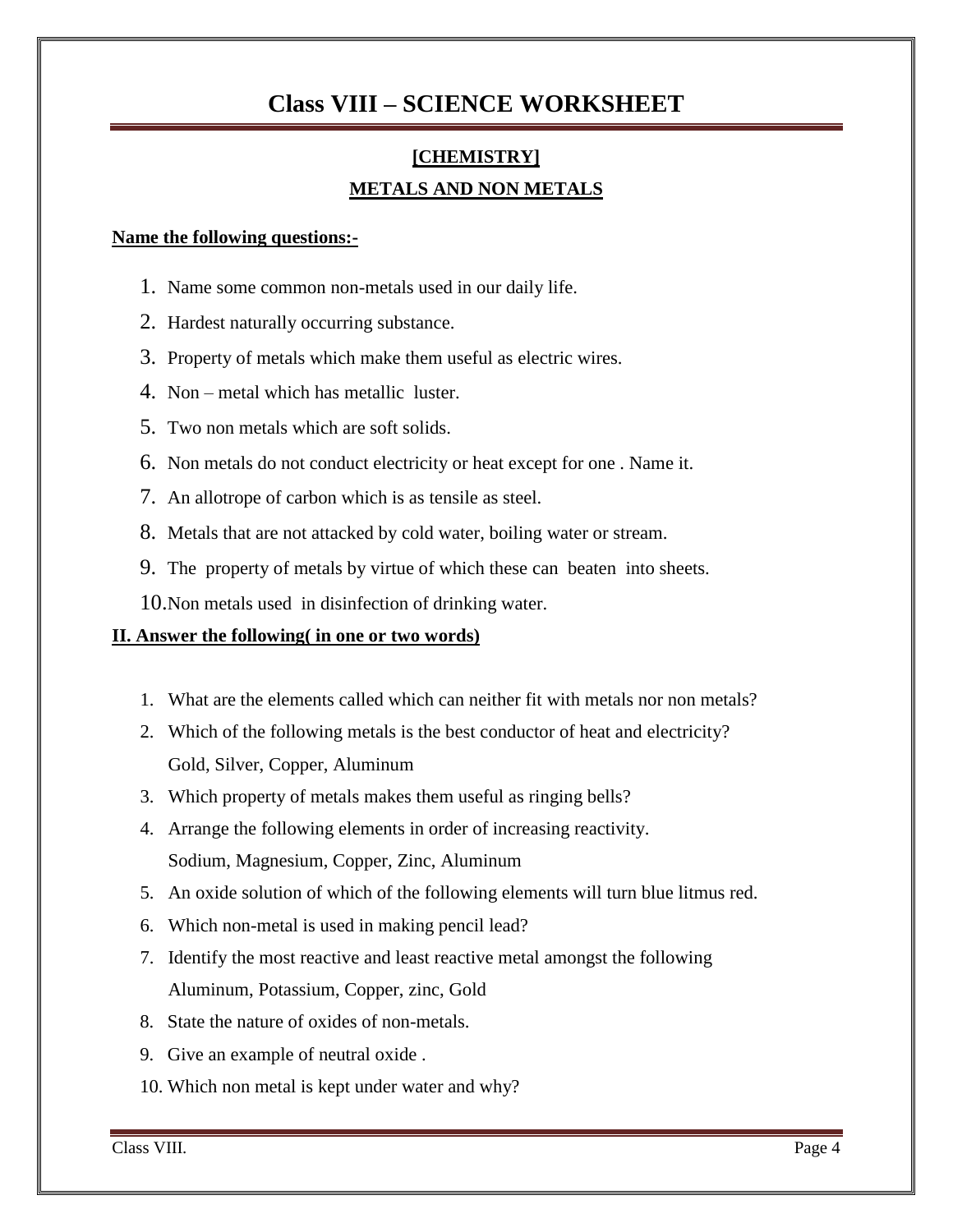# **III. Fill in the blanks**

| 1.                                                                     |                                                                                |                                                                                               |            |                     |                    |  |  |
|------------------------------------------------------------------------|--------------------------------------------------------------------------------|-----------------------------------------------------------------------------------------------|------------|---------------------|--------------------|--|--|
| 2.                                                                     |                                                                                |                                                                                               |            |                     |                    |  |  |
| 3.                                                                     |                                                                                |                                                                                               |            |                     |                    |  |  |
|                                                                        | 4. Elements which do not react chemically are known as ______________________. |                                                                                               |            |                     |                    |  |  |
|                                                                        |                                                                                | 5. Oxides of metals which are acidic as well as basic in nature are called __________ oxides. |            |                     |                    |  |  |
|                                                                        | <b>IV. Multiple Choice Questions</b>                                           |                                                                                               |            |                     |                    |  |  |
|                                                                        |                                                                                |                                                                                               |            |                     |                    |  |  |
|                                                                        | 1. Pb is the symbol of                                                         |                                                                                               |            |                     |                    |  |  |
|                                                                        | a. Copper                                                                      | b. Phosphorus                                                                                 |            | c. Lead             |                    |  |  |
|                                                                        | 2. Helium, Neon, Argon are                                                     |                                                                                               |            |                     |                    |  |  |
|                                                                        | a. Metals                                                                      | b. Noble gases c. Metalloids                                                                  |            |                     |                    |  |  |
|                                                                        |                                                                                | 3. Which of the following metal burns with dazzling while flame.                              |            |                     |                    |  |  |
|                                                                        | a. Sodium                                                                      | b. Potassium                                                                                  |            | c. Magnesium        |                    |  |  |
|                                                                        |                                                                                | 4. Which of the following displaces Hydrogen on reaction with dilute mineral acids.           |            |                     |                    |  |  |
|                                                                        | a. Silver                                                                      | b. Sodium                                                                                     |            | c. Sulphor          |                    |  |  |
|                                                                        |                                                                                | 5. Metals which are used for making electric wires and cooking vessels-                       |            |                     |                    |  |  |
|                                                                        |                                                                                | a. Copper and Aluminum b. Copper and Iron                                                     |            | c. Aluminum         |                    |  |  |
| 6.                                                                     |                                                                                | Non metals which is used in making microchips                                                 |            |                     |                    |  |  |
|                                                                        | a. Carbon                                                                      | b. Silicon                                                                                    |            | c. Sulphur          |                    |  |  |
|                                                                        | 7. Metals which can be cut with knife.                                         |                                                                                               |            |                     |                    |  |  |
|                                                                        | a. Iron                                                                        |                                                                                               | b. Calcium | c. Sodium           |                    |  |  |
|                                                                        |                                                                                | 8. Compounds of which non-metal are used as fertilizers                                       |            |                     |                    |  |  |
|                                                                        | a. Chlorine                                                                    | b. Nitrogen                                                                                   |            | c. Phosphorus       |                    |  |  |
| 9.                                                                     |                                                                                | Alloys of which of the following metal are used for making aero planes and automobile         |            |                     |                    |  |  |
|                                                                        | engine.                                                                        |                                                                                               |            |                     |                    |  |  |
|                                                                        | a. Copper                                                                      | b. Aluminum                                                                                   |            | c. Iron             |                    |  |  |
| 10. Metals react with oxygen to form their oxides which are generally. |                                                                                |                                                                                               |            |                     |                    |  |  |
|                                                                        |                                                                                | a. Neutral in nature                                                                          |            | b. Acidic in nature | c. Basic in nature |  |  |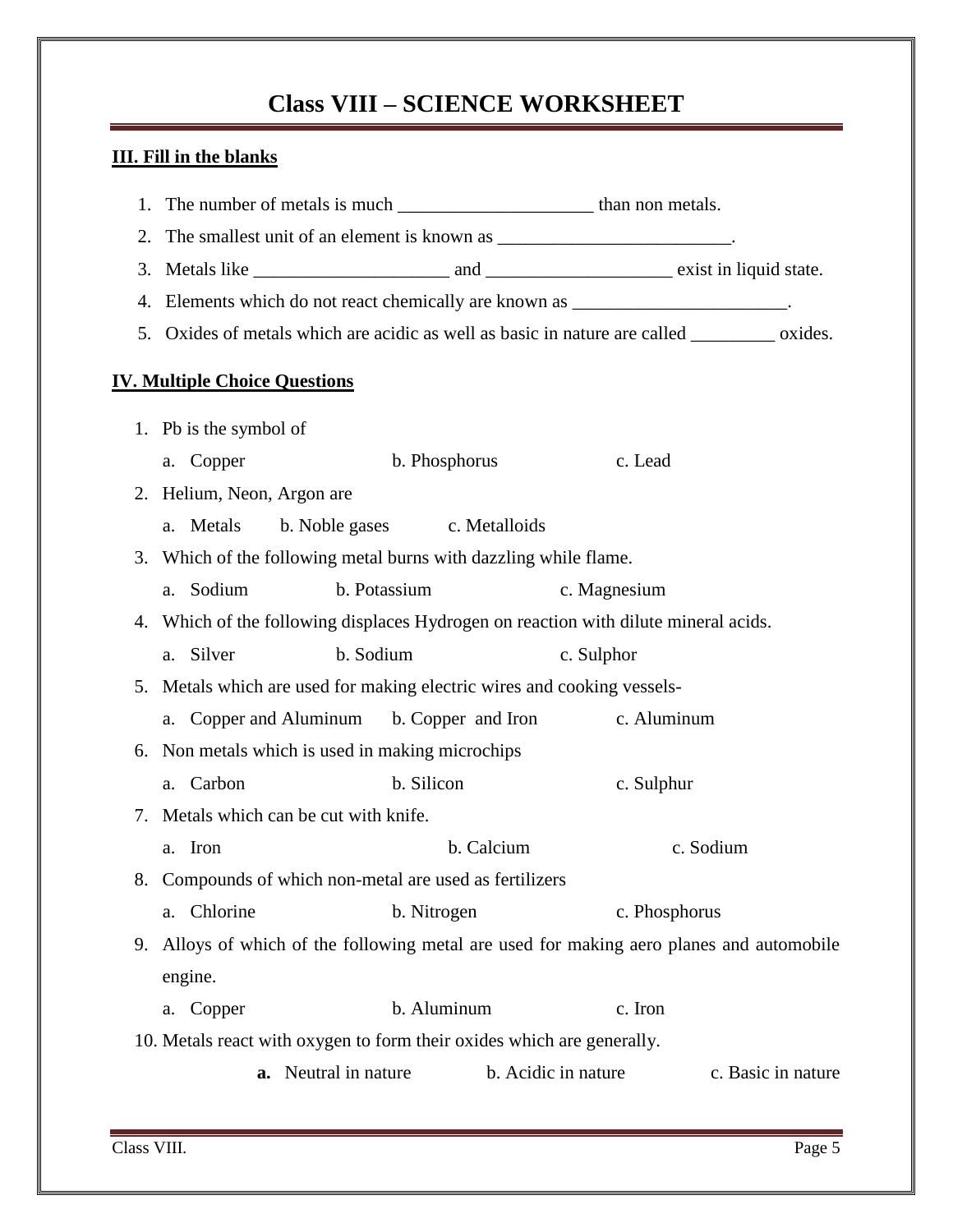### **BIOLOGY**

### **THE CELL**

| 1. Basic structural units of living organisms are _________                                                                           |  |
|---------------------------------------------------------------------------------------------------------------------------------------|--|
|                                                                                                                                       |  |
|                                                                                                                                       |  |
| 4. Name 2 cells which change shape continuously ________________________________<br><u> 1989 - Johann Barbara, martxa alemaniar a</u> |  |
|                                                                                                                                       |  |
|                                                                                                                                       |  |
|                                                                                                                                       |  |
|                                                                                                                                       |  |
| the control of the control of the control of the                                                                                      |  |
|                                                                                                                                       |  |
|                                                                                                                                       |  |
|                                                                                                                                       |  |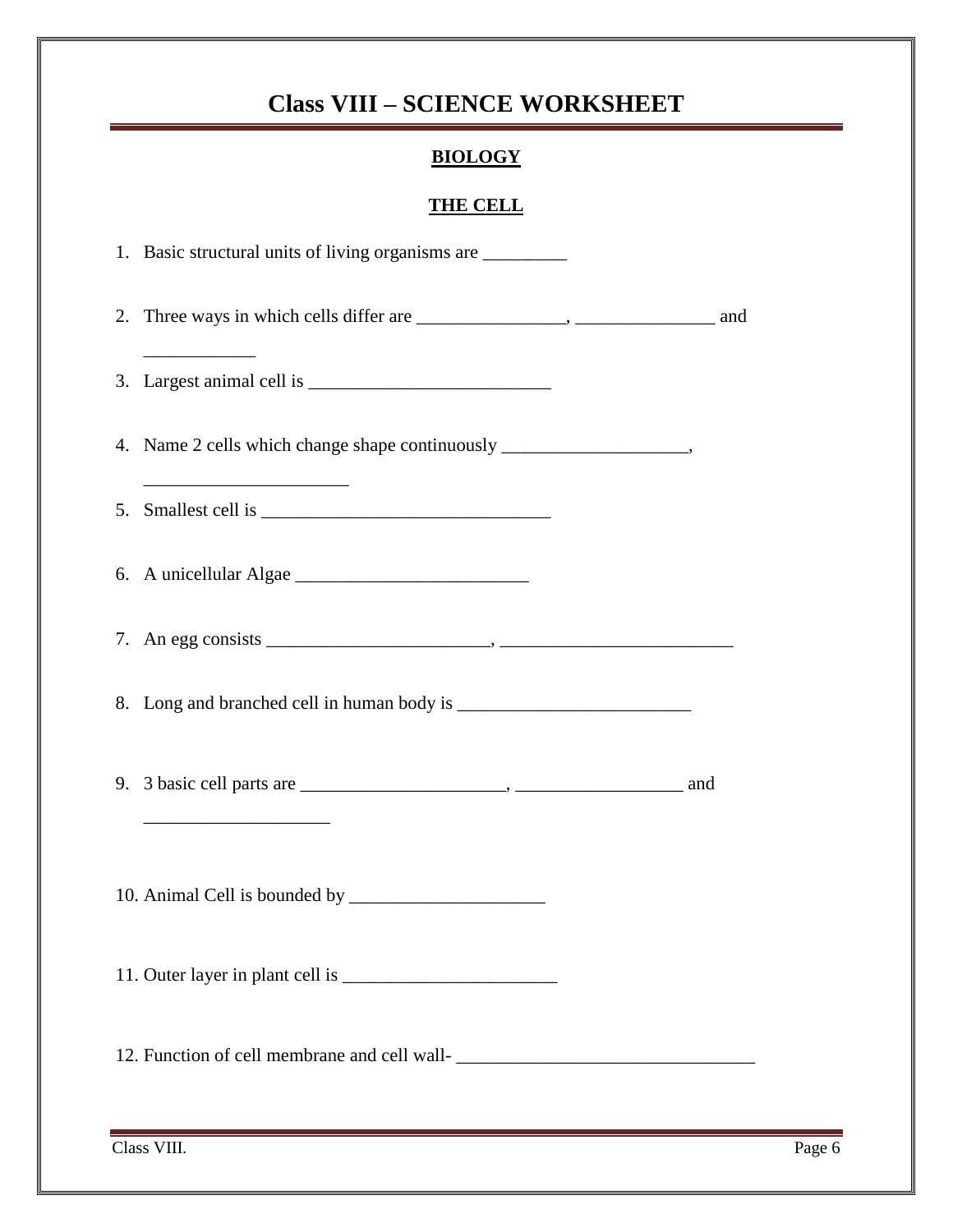| 13. Suicide bags of the cell.                                                    |
|----------------------------------------------------------------------------------|
|                                                                                  |
|                                                                                  |
|                                                                                  |
| 17. Protoplasm which is between nucleus and plasma membrane is _________________ |
| 18. Non-Living component of the cell wall.                                       |
| 19. Instrument used in biology lab to magnify objects___________________________ |

20. Cells lacking nuclear membrane are (Prokaryotic cells/ Eukaryotic cells)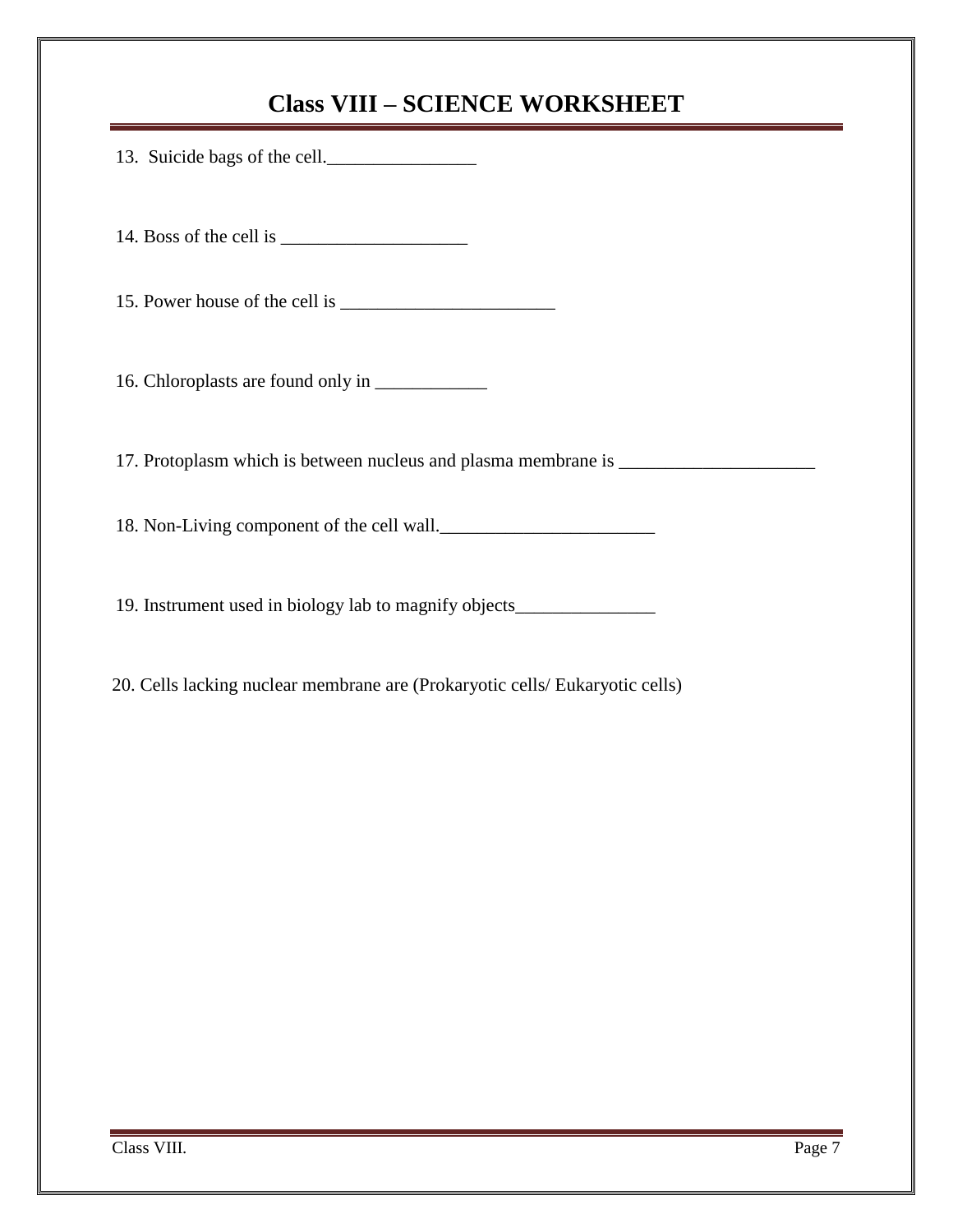### **MICRO-ORGANISM**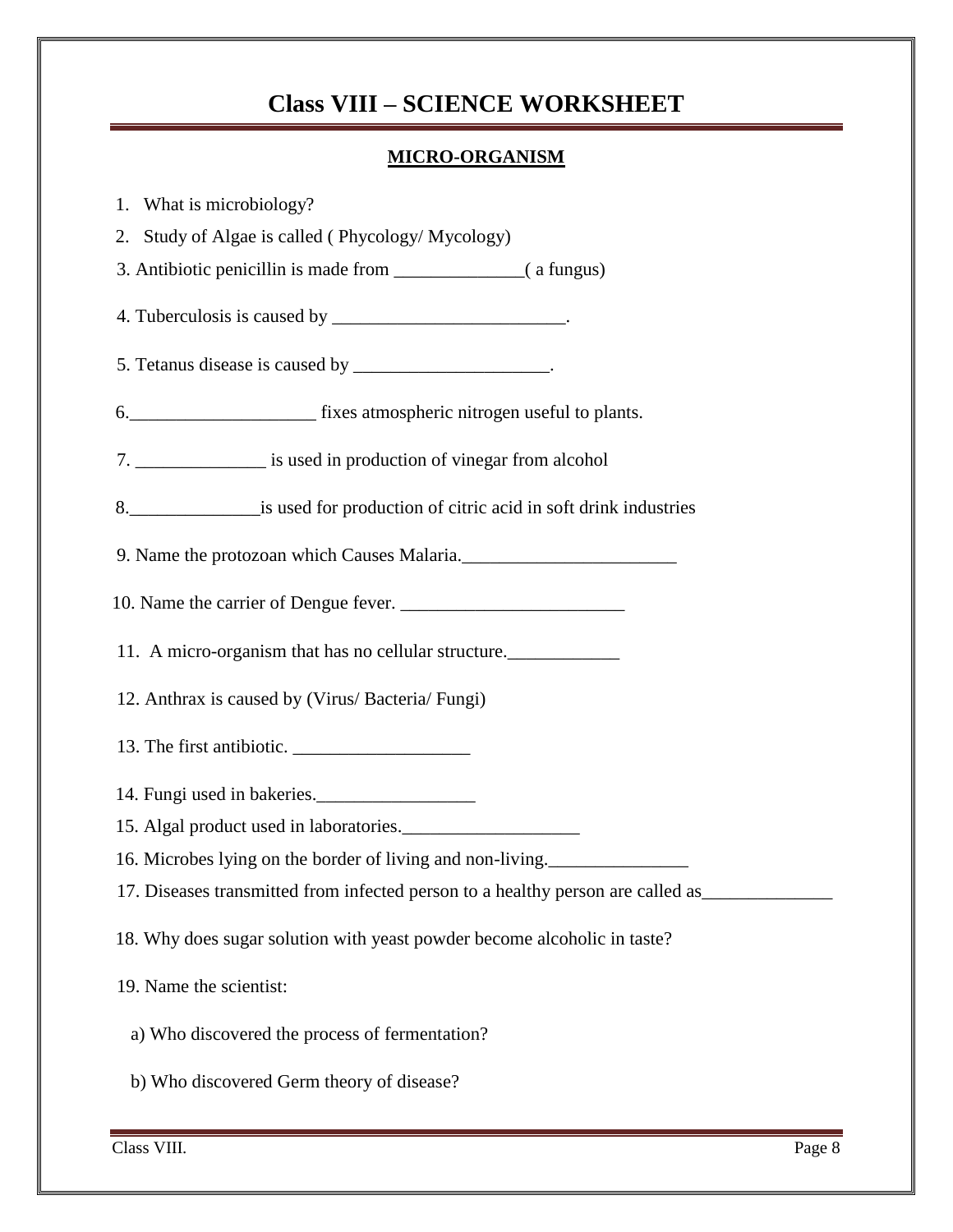| <b>Class VIII - SCIENCE WORKSHEET</b>                           |  |  |  |
|-----------------------------------------------------------------|--|--|--|
| c) Who discovered penicillin?                                   |  |  |  |
| d) Who developed Vaccine?                                       |  |  |  |
| 20. Name 2 Multicellular                                        |  |  |  |
|                                                                 |  |  |  |
|                                                                 |  |  |  |
| 21. Name 2 Unicellular                                          |  |  |  |
|                                                                 |  |  |  |
|                                                                 |  |  |  |
| 22. Name 2 bacterial diseases that spread through the medium of |  |  |  |
|                                                                 |  |  |  |
|                                                                 |  |  |  |
| 23. Expand (a) TB (b) BCG (c) DPT (d) OPV                       |  |  |  |
|                                                                 |  |  |  |
|                                                                 |  |  |  |
|                                                                 |  |  |  |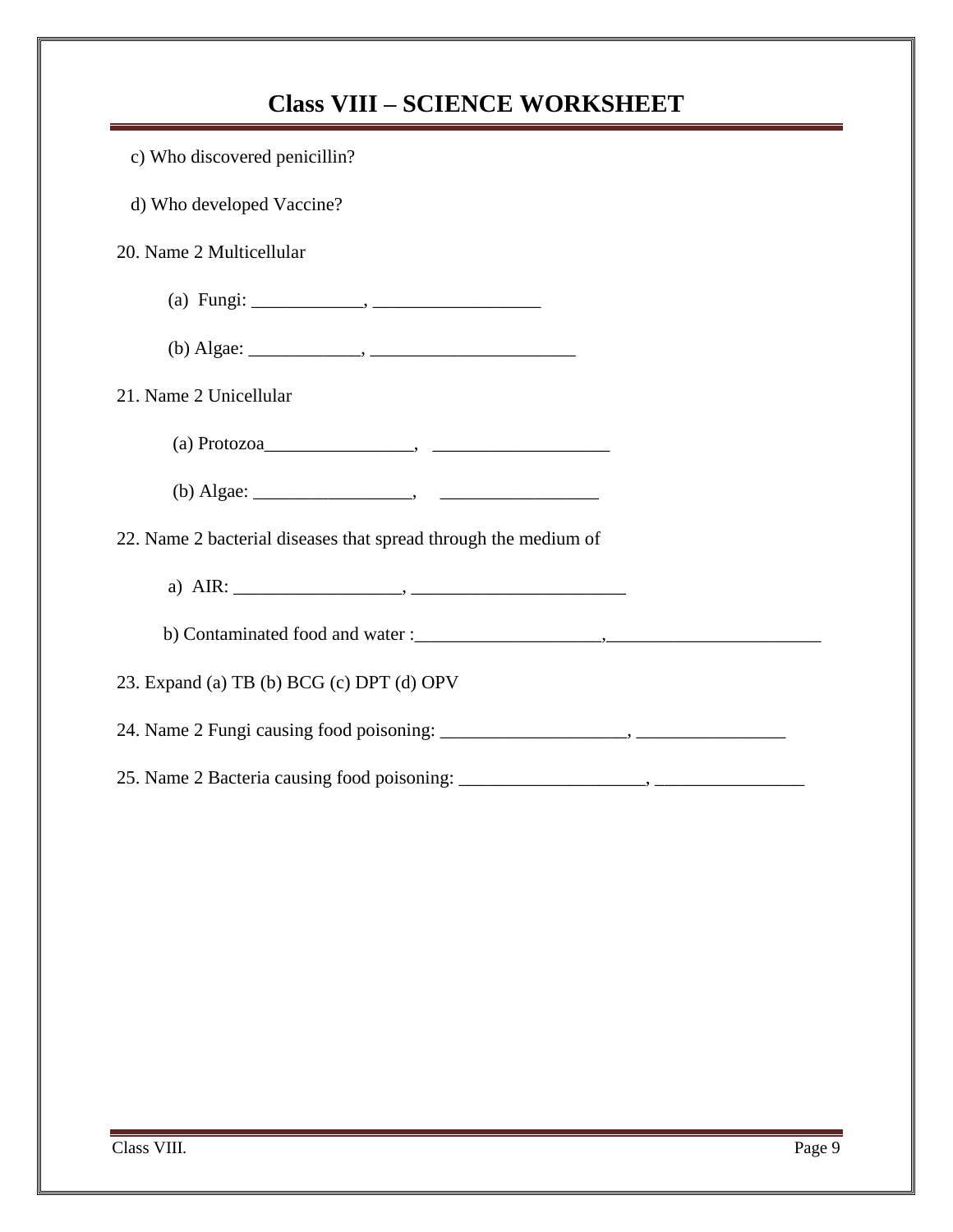### **SOME NATURAL PHENOMENA**

I.) DEFINE : 1.Seismology 2.Earthing

3. Earth quake 4.Tsunami

#### II)

- 1. Name the device used to protect building from the damage caused by lightning.
- 2. Name the waves generated in the lithosphere of the earth due to sudden shifting of crustal rocks.
- 3. Name the molten material present under the lithosphere of the earth.
- 4. Name the point within the crust or mantle ,where a sudden shift of rocks take place.
- 5. Name any two causes of earthquakes.
- 6. Name the instrument which detects and records the intensity of earthquake.
- 7. Name the device which can detect electrical charge on a body.
- 8. The electrons are <u>\_\_\_\_\_\_\_\_\_\_\_\_\_\_\_\_\_\_\_</u> charged particles.
- 9. The protons carry \_\_\_\_\_\_\_\_\_\_\_\_\_\_\_\_\_\_\_\_\_\_\_\_\_\_\_\_\_\_\_\_\_ charge.
- 10. The neutrons carry \_\_\_\_\_\_\_\_\_charge.
- 11. Name the three subatomic particles.
- 12. Which material is used in making a good lightning conductor?
- 13. \_\_\_\_\_\_\_\_\_\_\_\_\_ as a whole is called a geosphere.
- 14. By which scale the magnitude of earthquake is most commonly assessed.
- 15. The watery part of the geosphere or earth is called \_\_\_\_\_\_\_\_\_\_\_\_\_\_.
- 16. Name the scientist who proved the cause of lightning.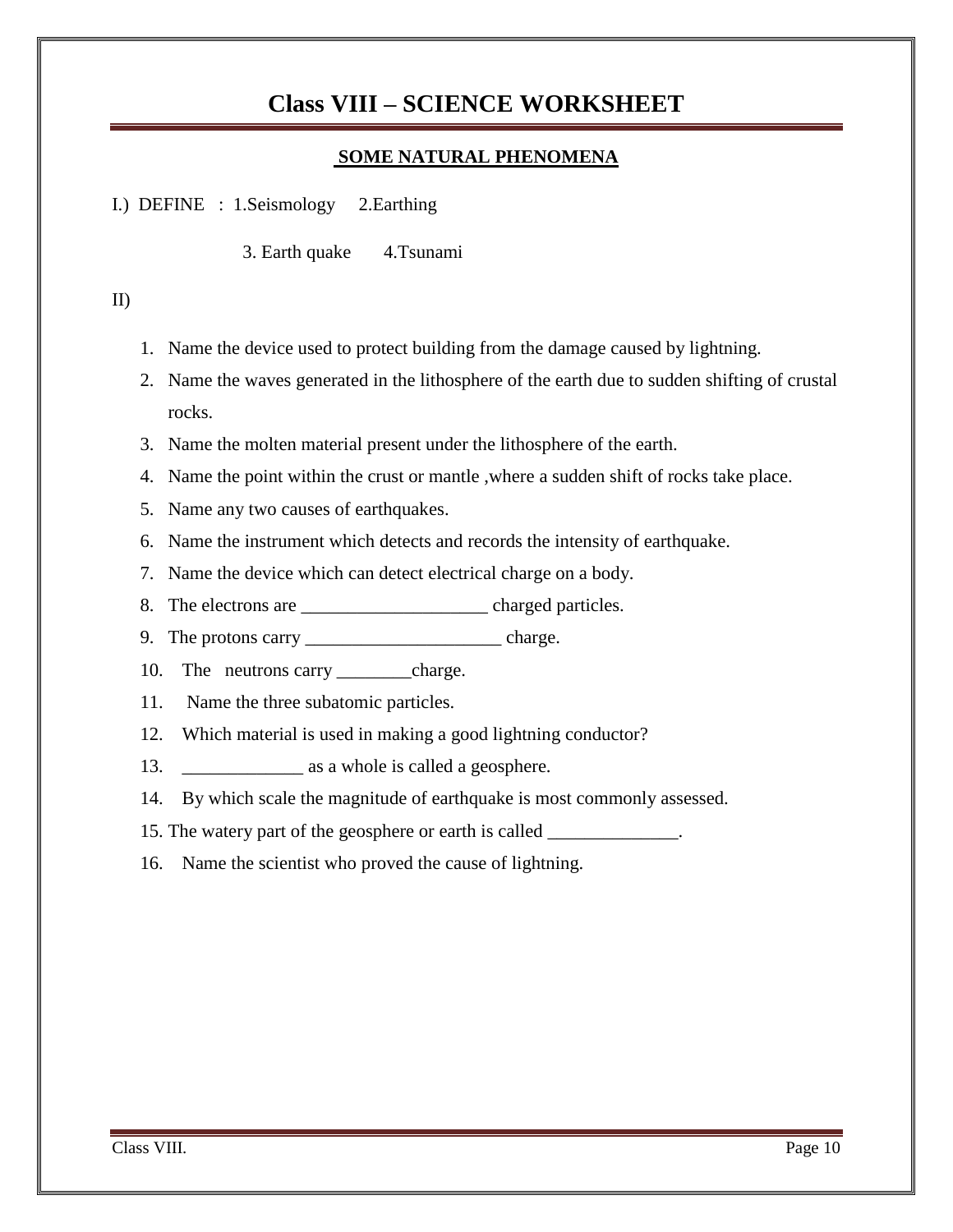### **Pollution of Air and Water**

- 1. Name two pollutants.
- 2. Name two diseases caused by drinking polluted water.
- 3. Name the poisonous gas which was leaked from the factory in Bhopal.
- 4. Name three methods of making water safe for drinking.
- 5. Name some gases other then carbon dioxide which contribute to green house effect.
- 6. What is smog?
- 7. Define the following
	- a) Pollution
	- b) Global warming
	- c) Potable water
- 8. State three characteristics of drinking water.
- 9. What are the two main reasons for increase in earth temperature?
- 10. State three ways by which water gets polluted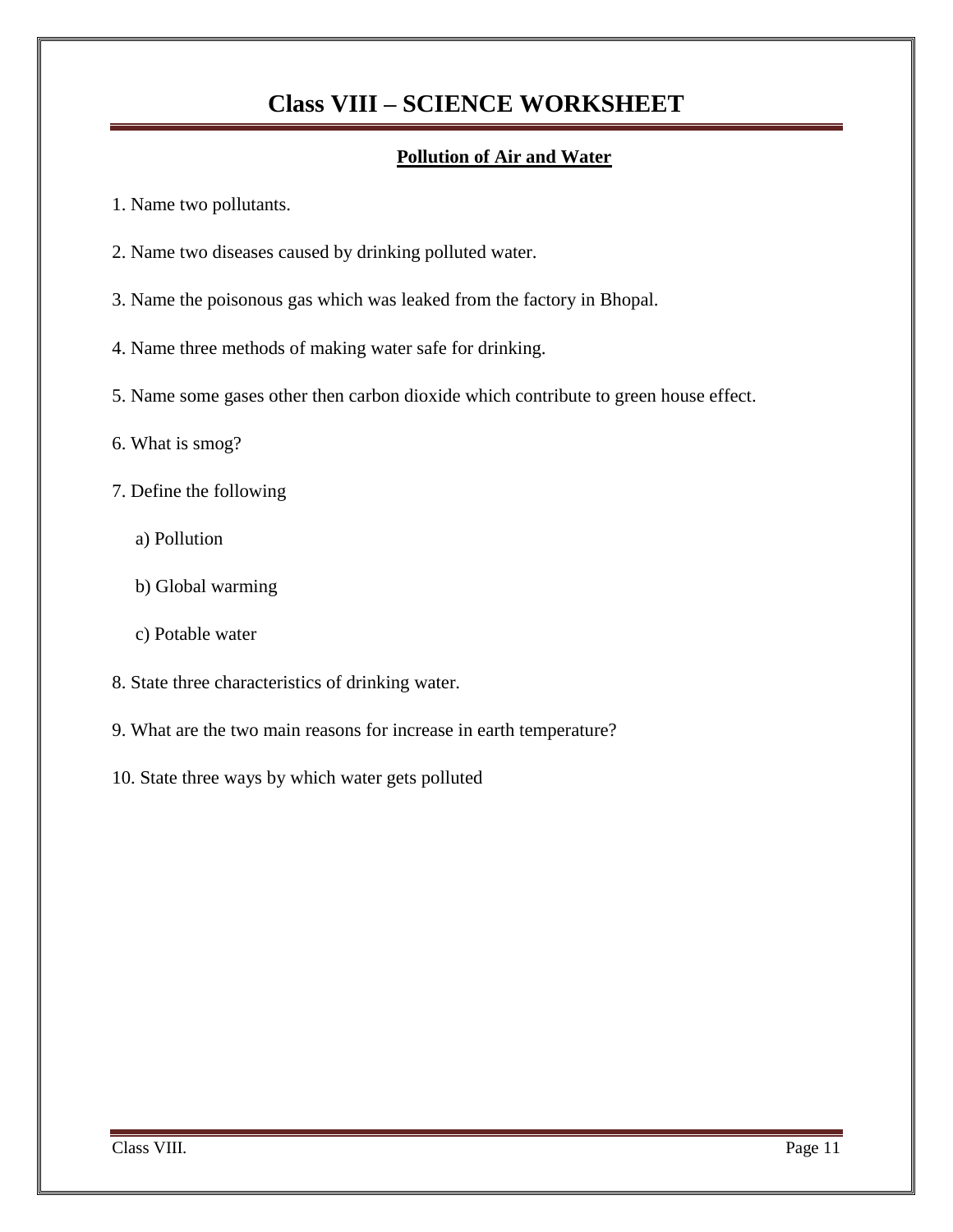### **STARS AND THE SOLAR SYSTEM**

### **I. Answer the following as directed :**

- 1. What is the distance between the sun and the earth ?
- 2. Which planet is called a red planet ?
- 3. Name the two moons of Mars.
- 4. Which constellation appears as a letter "W" ?
- 5. How much time will be taken by the moon to complete one revolution around the earth ?
- 6. Name a planet which rotates from east to west about its axis.
- 7. Which planet has a great red spot ?
- 8. Name a planet which removed from the solar system.
- 9. What is Pluton ?
- 10. What are shooting stars ?

### **II Answer the following :**

- 1. Define Solar System.
- 2. What is light minute ?
- 3. What is a Comet? Why does a Comet develop a tail while approaching the sun?
- 4. Write the difference between :
	- a) Meteors and Stars
	- b) Meteors and Meteorites
- 5. What is a star? What makes the star give out vast amount of energy ?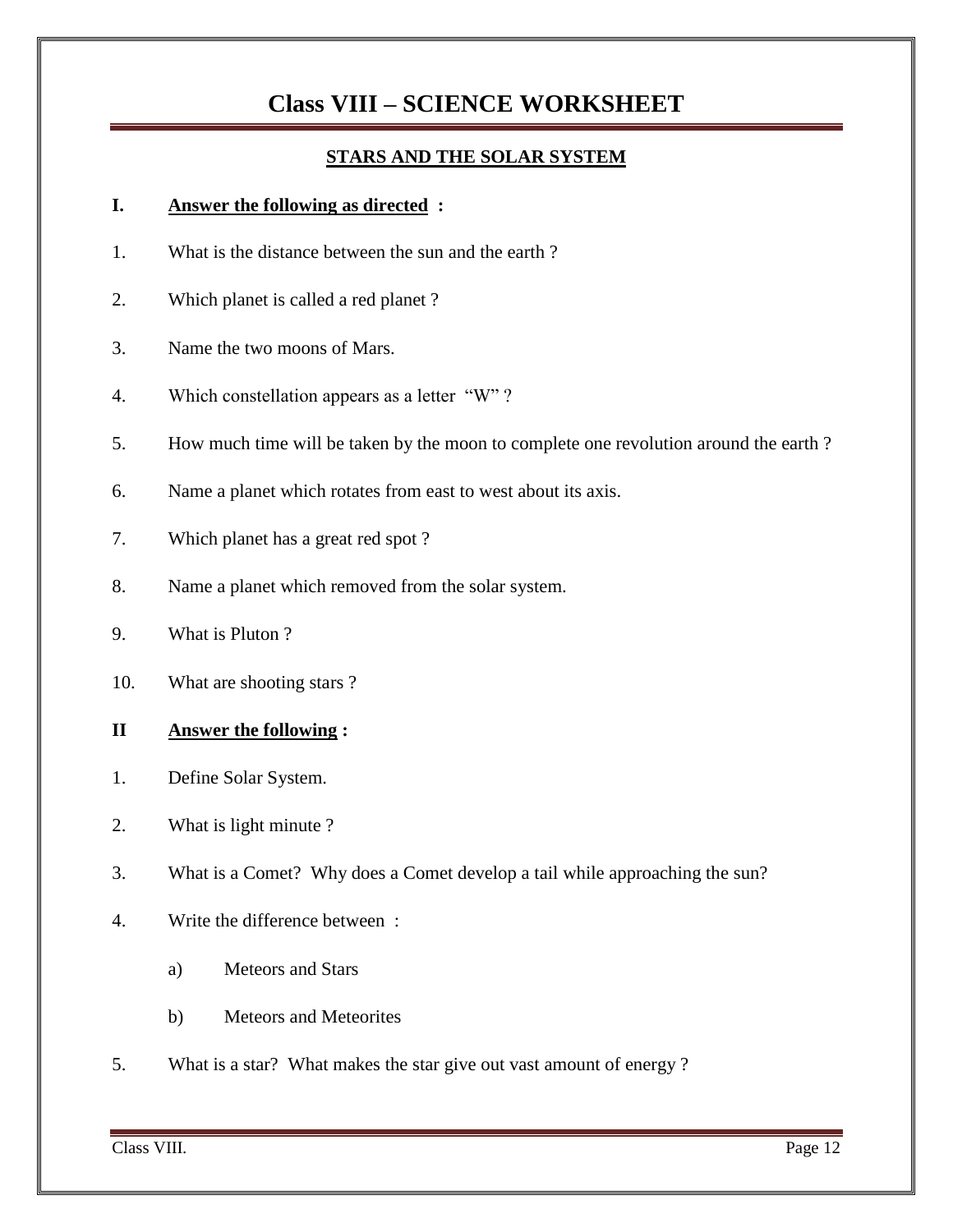- 6. What is New Moon?
- 7. What are artificial satellites? Give examples.
- 8. Write three differences between a star and a planet.
- 9. What is a light year ? Express in km.
- 10. Draw a neat diagram of a constellation "Ursa Major"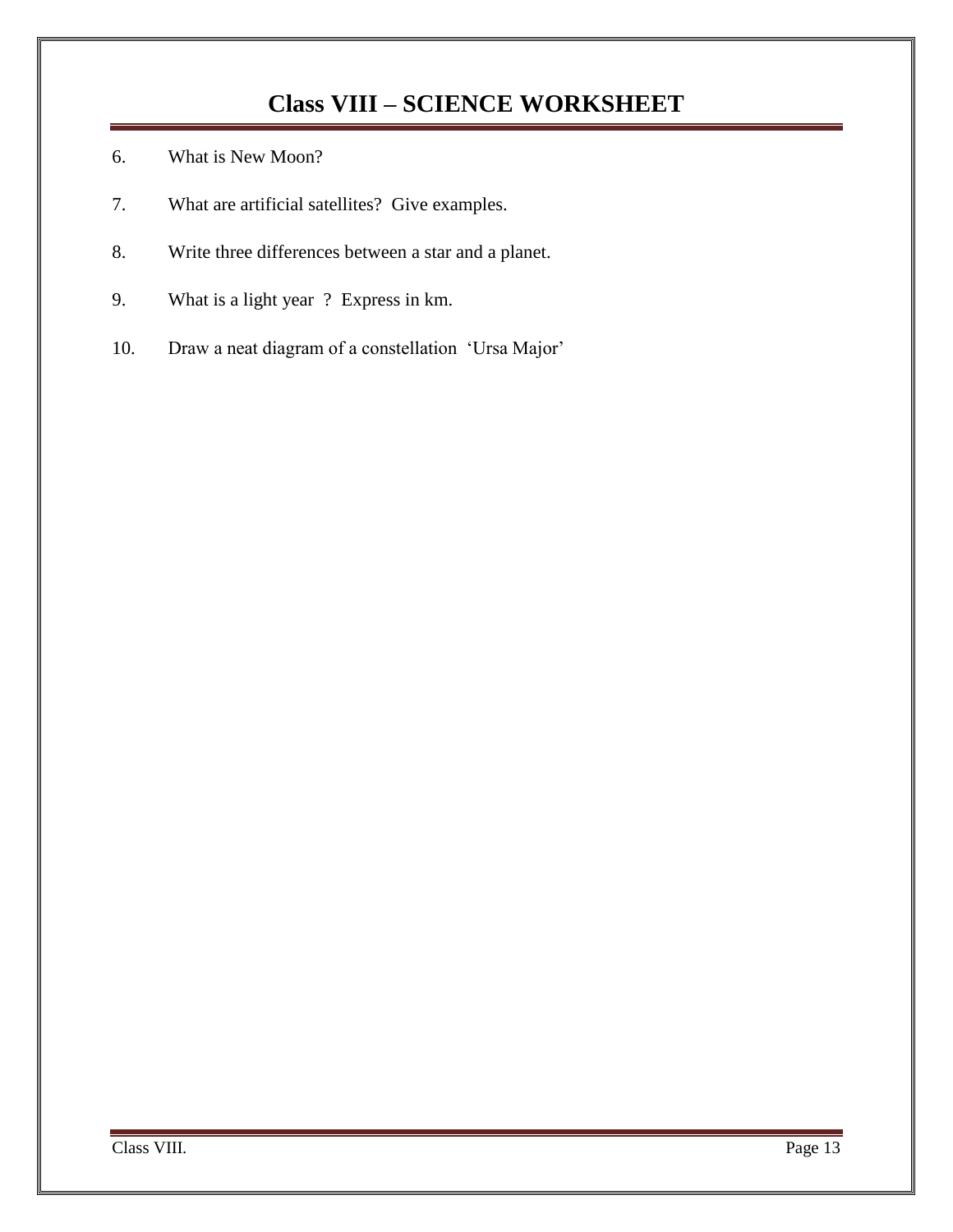### **CHEMICAL EFFECTS OF ELECTRIC CURRENT**

### **I. Write answer for the following as directly :**

- 1. What is LED ?
- 2. Name a gas which burns with a pop sound.
- 3. Which electrode is connected to the negative terminal of a cell ?
- 4. Name the ions which are positively charged.
- 5. Name a device which is used for the electrolysis of water ?
- 6. Write a chemical equation for the electrolysis of water.

### **II Answer the following in 2 or 3 lines :**

- 1. Define the following :
	- a) Electrolyte b) Cathode c) Anode d) Jons e) Voltameter
- 2. What is electroplating ?
- 3. Draw a neat diagram of voltameter and label it
- 4. Identify the following as electrolytes and non electrolytes :

| $\mathrm{dil}$ HN $\mathrm{O}_3$<br>a) | Benzene               |       | Petrol d) | Zinc |
|----------------------------------------|-----------------------|-------|-----------|------|
| Chloride solution                      | a solution of Naoh g) | Ether | $\hbar$   |      |
| Alcohol                                | Common salt solution  |       |           |      |

5. State three uses of electrolysis.

### **III Define the following in detail :**

- **1. Describe an experiment to show chemical effect of electric current.**
- **2. Describe an experiment for the electroplating of an iron object with copper.**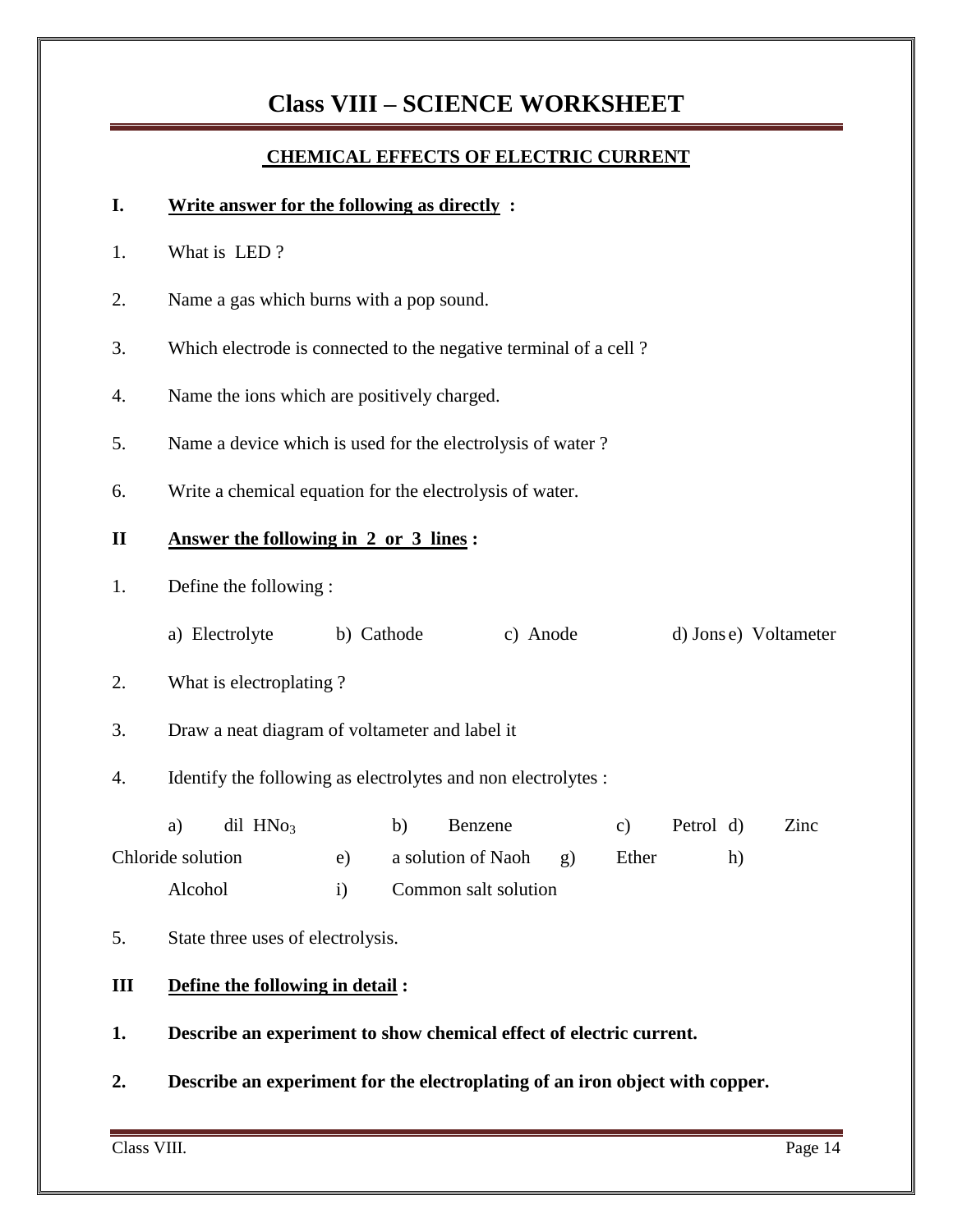### **SYNTHETIC FIBRES AND PLANT**

#### **Fill up the blanks :**

**1. Fibres we get from plant and animals are called \_\_\_\_\_\_\_\_\_\_\_\_\_\_. 2. Artificial fibres are commonly called \_\_\_\_\_\_\_\_\_\_\_\_\_\_\_\_\_. 3. The simple molecule of molecule in a polymer is called \_\_\_\_\_\_\_\_\_\_\_\_\_. 4. The polymer of natural fibre cotton is called \_\_\_\_\_\_\_\_\_\_\_\_\_\_. 5. The material which can easily be molded is called \_\_\_\_\_\_\_\_\_\_\_\_\_\_\_\_. 6. The process by which artificial fibres are made from simple fibre is called \_\_\_\_\_\_\_\_\_\_\_\_\_\_\_. 7. The raw material used for the production of rayon is \_\_\_\_\_\_\_\_\_\_\_\_\_\_. 8. \_\_\_\_\_\_\_\_\_\_\_\_\_\_\_\_ is made by the polymerisatin of amide molecules. 9. Terylene is obtained by the polymerising the molecule of \_\_\_\_\_\_\_\_\_\_\_ and \_\_\_\_\_\_\_\_\_\_\_\_\_\_\_\_\_. 10. Acrylic fibre is obtained by the polymerisation of molecules of \_\_\_\_\_\_\_\_\_\_\_\_\_\_\_\_\_. 11. Koroseal is the trade name of \_\_\_\_\_\_\_\_\_\_\_\_\_\_\_\_. 12. PVC stands for \_\_\_\_\_\_\_\_\_\_\_\_\_\_\_\_. 13. PET stands for \_\_\_\_\_\_\_\_\_\_\_\_\_\_\_\_\_\_. 14. \_\_\_\_\_\_\_\_\_\_\_\_\_\_\_\_\_ prepared by the polymerization of vinyl chloride**

**molecules.**

**15. Two examples of thermoplastic.**

Class VIII. Page 15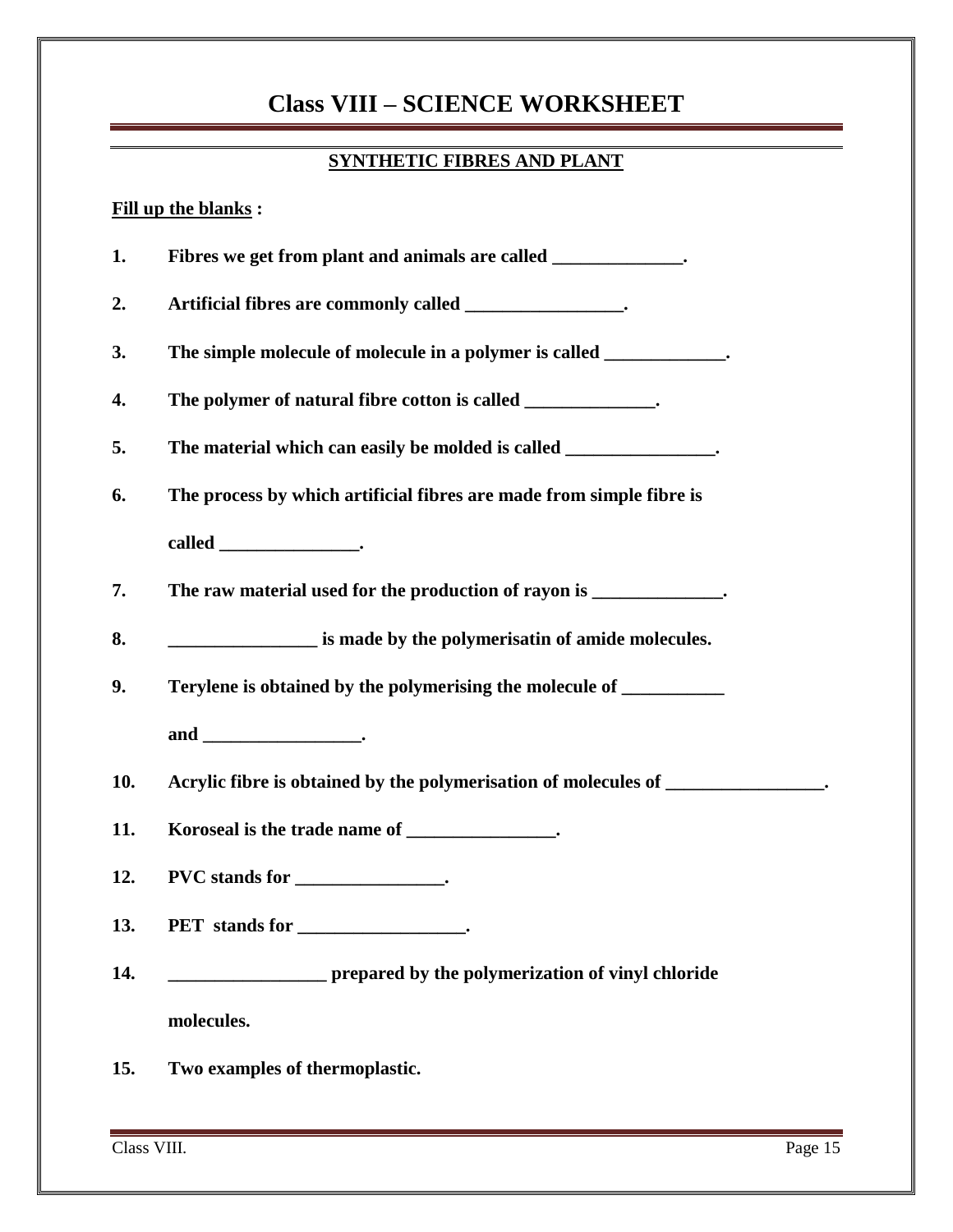- **16. Two examples thermosetting plastic.**
- **17. The materials which get decomposed through natural process such as the action of bacteria are called \_\_\_\_\_\_\_\_\_\_\_\_\_\_.**
- **18. Name any three synthetic fibres.**
- **19. Write two uses of - RAYON, NYLON, TERYLENE, ACRYLIC FIBRE, KEROSEAL**
- **20. Define Non Biodegradable.**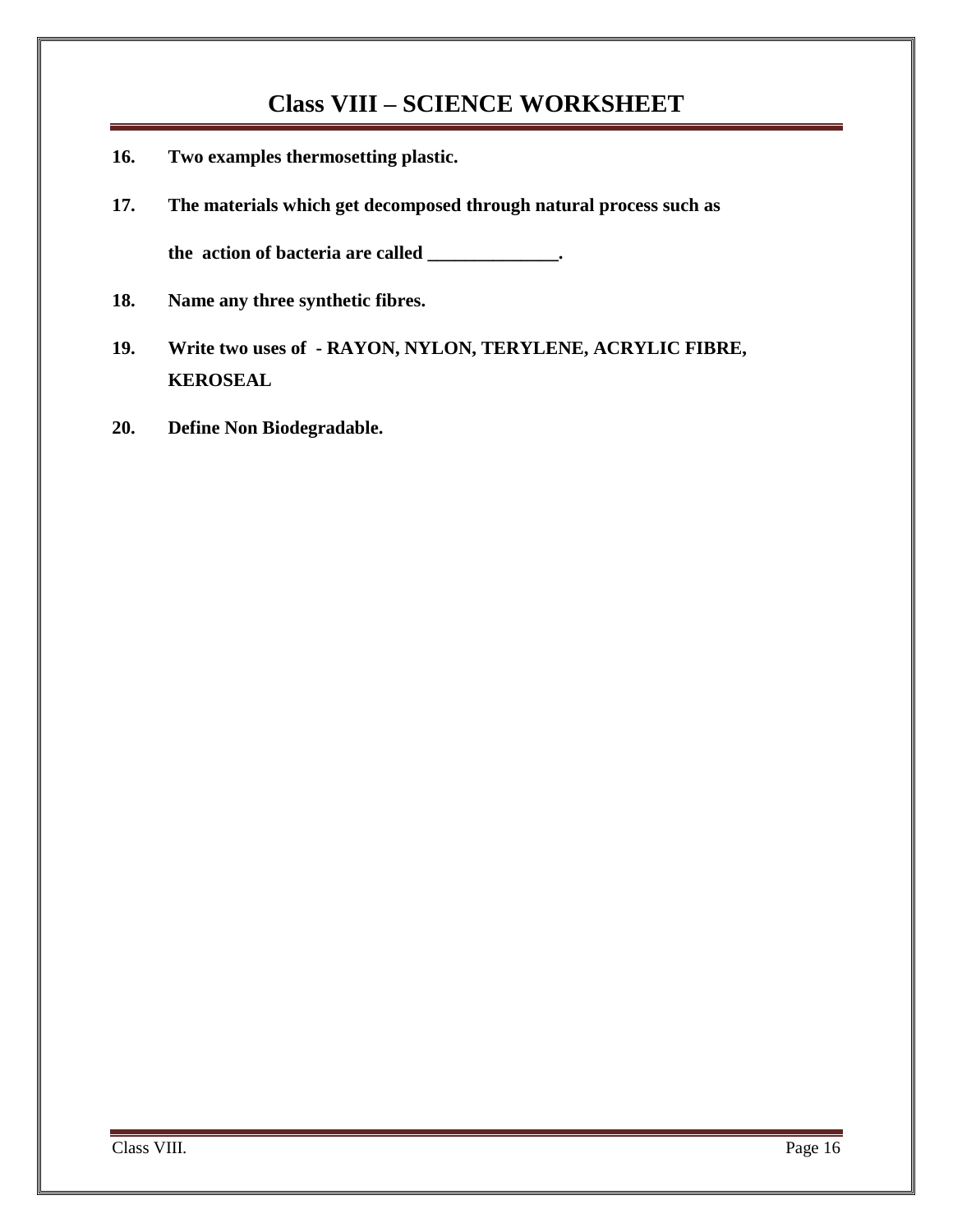### **COMBUSTION AND FLAME**

#### **Name the following**

- 1. The materials which produce heat energy on burning in air.
- 2. Ignition temperature of Phosphorous.
- 3. Mixture on which side of match box is coated.
- 4. Materials which exhibit slow combustion.
- 5. Any two substances which burst into flames when kept in air for some time.
- 6. A region of burning gases.
- 7. The coldest part of candle flame.
- 8. A fuel with least calorific value.
- 9. A gas produced during combustion which causes acid rain.
- 10. Any three examples of inflammable substances.
- 11. Any three examples of gaseous fuels.
- 12. Any three examples of solid fuels.
- 13. Different zones of candle flame.
- 14. Process of production of energy in sun.

### **Tick the correct answer :**

- 1. For the combustion reaction temperature of contribute material should be
	- (i) Lower than the ignition temperature.
	- (ii) Higher than the ignition temperature.
	- (iii) Equal to the ignition temperature.
	- (iv) None of the above.

### 2. Which one is an example of combustible substance.

- (i) Natural gas
- (ii) Glass pieces
- (iii) Iron nails
- (iv) None of the above.
- 3. Who were the people who introduced match sticks?
	- (i) Indians
	- (ii) Americans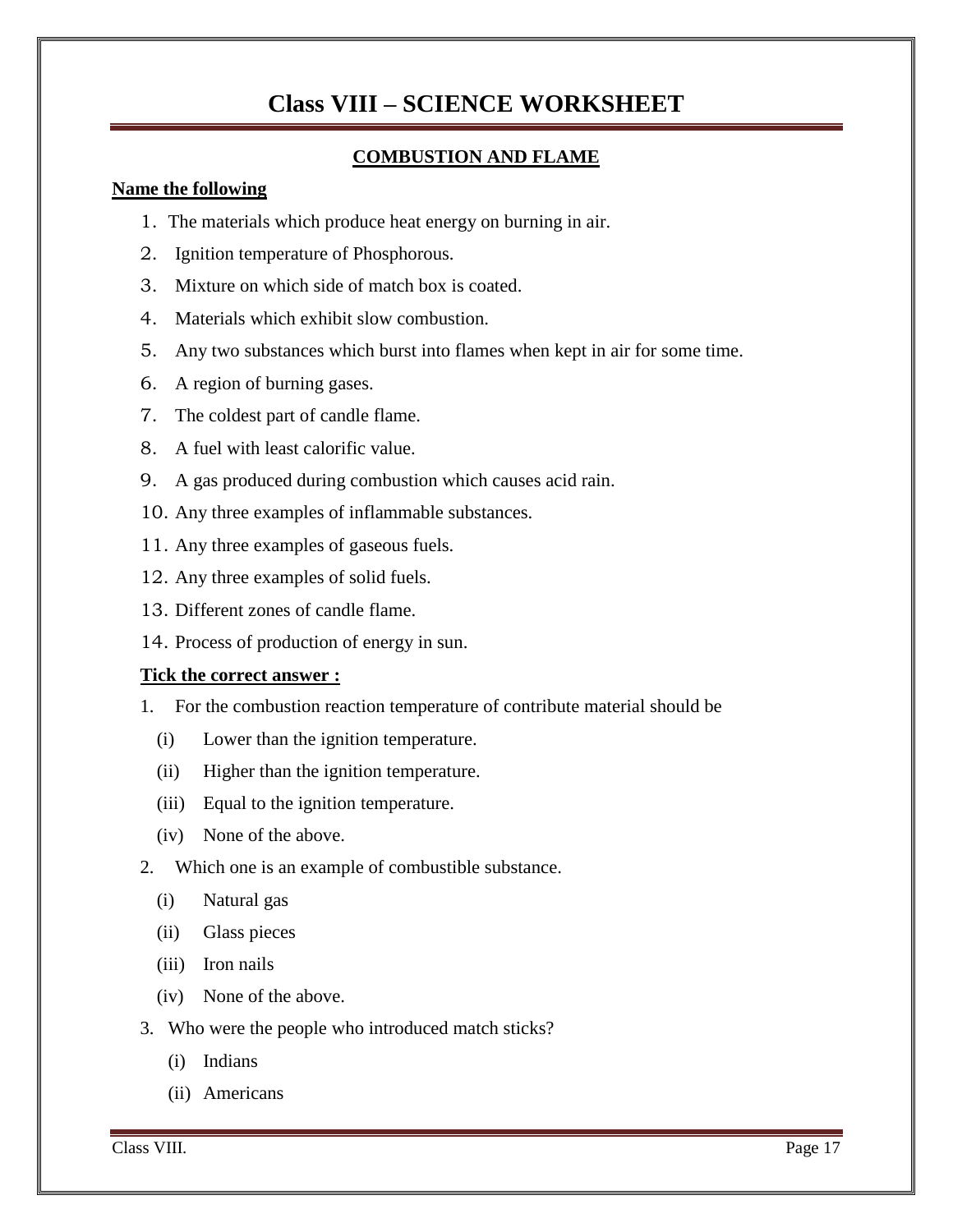- (iii) Egyptians
- (iv) British
- 4. Which of the following is having highest calorific value?
	- (i) Methane gas
	- (ii) Biogas
	- (iii) Hydrogen gas
	- (iv) CNG ( Compressed Natural Gas)
- 5. Which of the following gas causes death if inhaled in large amounts?
	- (i) Carbon dioxide gas
	- (ii) Carbon monoxide gas
	- (iii) Nitrogen dioxide gas
	- (iv) Sulphur dioxide gas
- 6. In which zone of candle flame a partial combustion of wax vapours takes place.
	- (i) Dark inner zone
	- (ii) Blue zone
	- (iii) Luminous zone
	- (iv) Non luminous zone
- 7. Which one is an example of rapid combustion
	- (i) Burning of charcoal pieces.
	- (ii) Kerosene oil wick stones
	- (iii) Burning of cowdung gases
	- (iv) Phosphorous catches fire in air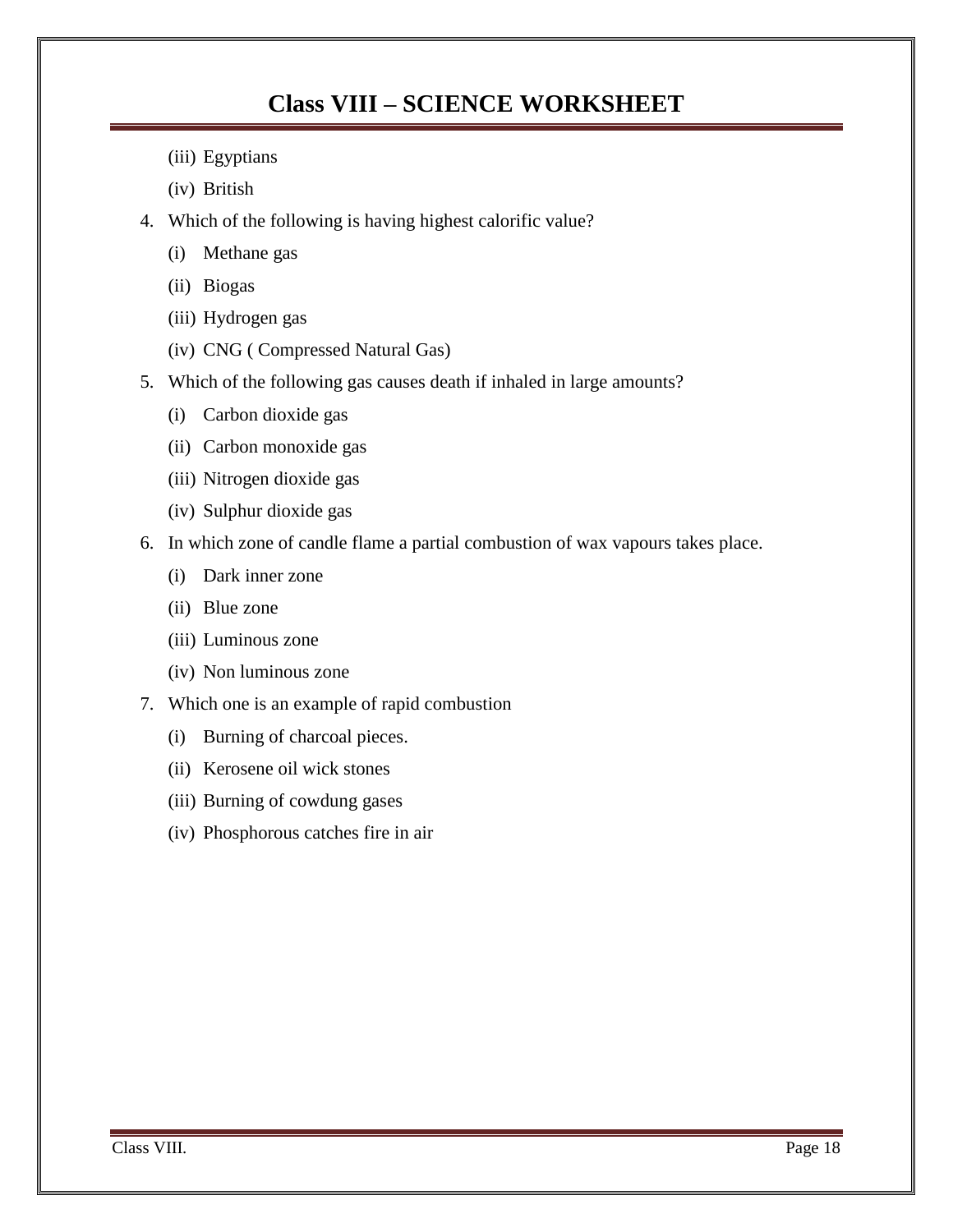#### **COAL AND PETROLEUM**

#### **Name the following**

- 1. Inexhaustible natural resources.
- 2. Exhaustible natural resources [ Any three]
- 3. Remains of dead animals and plants
- 4. Oldest variety of coal
- 5. Fossil fuels
- 6. A foul smelling liquid mined from earth.
- 7. A combustibe gas which comes out along with petroleum from the oil wells.
- 8. A combustible gas obtained by the destructive distillation of coal.
- 9. A fuel for heavy vehicles.
- 10. The useful products obtained from the petroleum
- 11. Different varieties of coal.
- 12. Residue left after the destructive distillation of coal tar.
- 13. The process in which complex organic substances are heated in the absence of air to get simple volatile fractions.
- 14. Chemical used as moth repellent.
- 15. The process which is used for the manufacture of petrol from petroleum gas.
- 16. Alternative sources of energy (any three) Association which offers the tips to conserve petrol & diesel.

#### **Multiple Choice questions**

- 1. The variety of coal which has highest content of carbon
	- (i) Peat
	- (ii) Bituminous
	- (iii) Anthracite
	- (iv) Liquate
- 2. Fraction of petroleum which is used as aviation fuel.
	- (i) Asphalt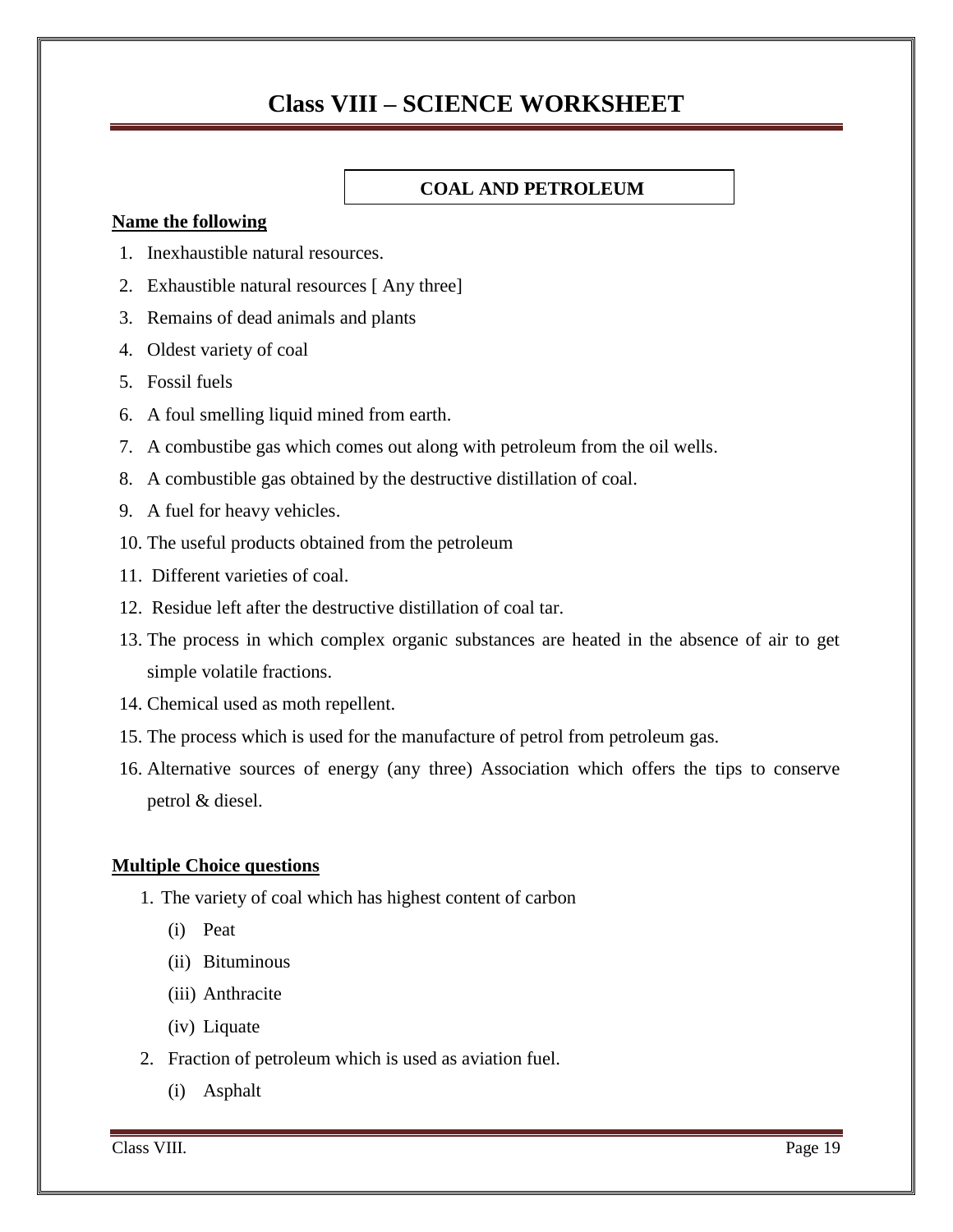- (ii) Kerosene oil
- (iii) Diesel oil
- (iv) Petrol
- 3. LPG is the mixture of
	- (i) Methane and Hydrogen
	- (ii) Ethane & Carbon monoxide
	- (iii) Ethane and propane
	- (iv) Butane, propane & ethane
- 4. Chemical which is used for making explosion
	- (i) Toluene
	- (ii) Phenol
	- (iii) Naphthalene
	- (iv) None of the above
- 5. A gas which always collects above the petroleum in an oil well.
	- (i) Petroleum gas
	- (ii) Mrthane gas
	- (iii) Natuarl gas
	- (iv) Carbon dioxide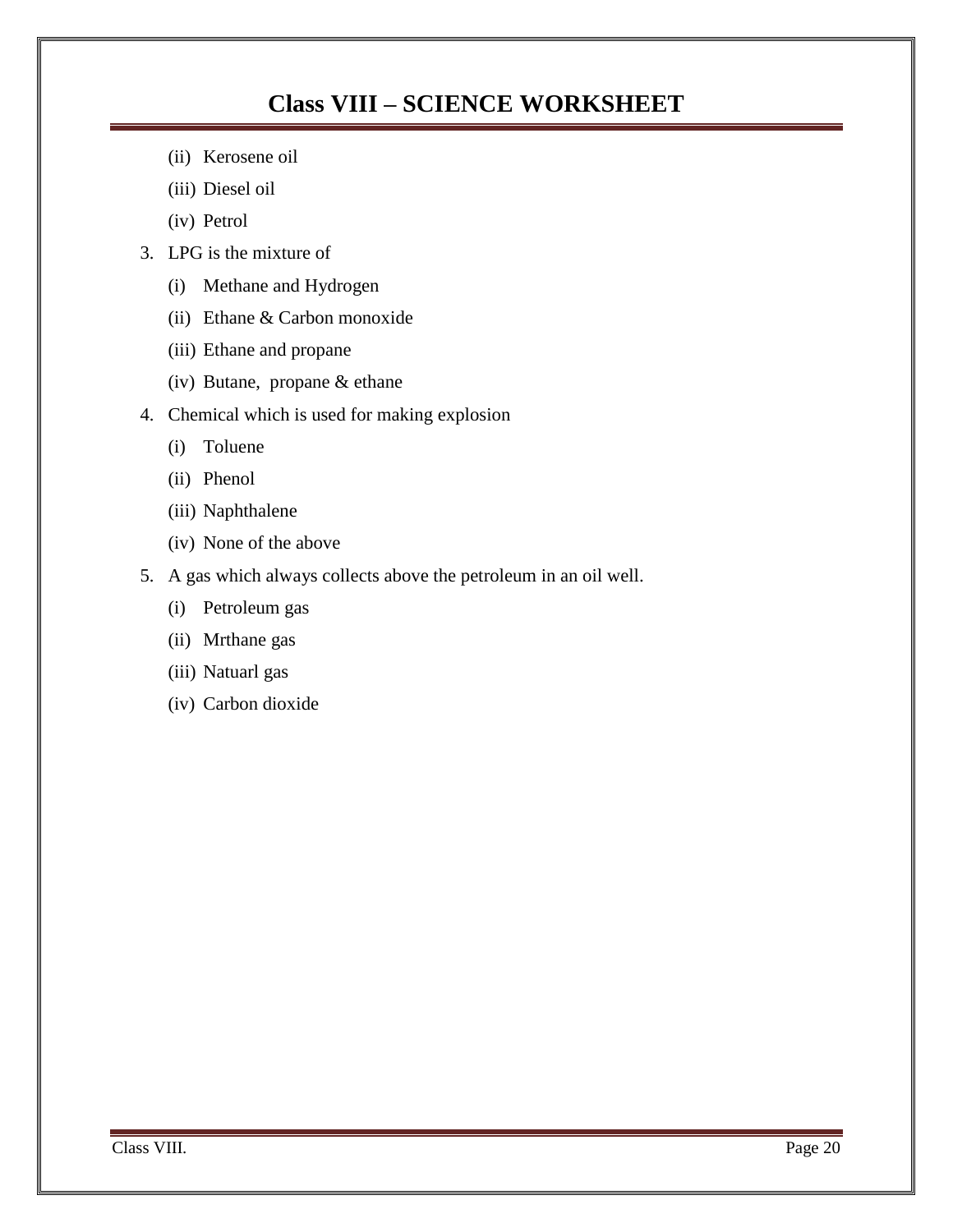# **SOUND Fill in the blanks :** 1. Time taken by an object to complete one oscillation is called \_\_\_\_\_\_\_\_\_\_\_\_\_\_. 2. Loudness is determined by the \_\_\_\_\_\_\_\_\_\_\_\_\_\_\_\_\_\_\_\_\_\_\_of vibration. 3. The unit of frequency is  $\frac{1}{\sqrt{3}}$ 4. Unwanted sound is called \_\_\_\_\_\_\_\_\_\_\_\_\_\_\_\_\_\_\_\_\_. 5. Shrillness of a sound is determined by the \_\_\_\_\_\_\_\_\_\_\_\_\_\_\_\_\_\_\_\_\_\_\_\_. 6. The number of oscillation in one second is called \_\_\_\_\_\_\_\_\_\_\_\_\_\_\_\_\_\_. 7. The hearing range of human ear is \_\_\_\_\_\_\_\_\_\_\_\_\_ 8. Sound cannot travel in \_\_\_\_\_\_\_\_\_\_\_\_\_\_\_. 9. Sound can travel in \_\_\_\_\_\_\_\_\_\_\_\_\_\_\_\_\_\_\_\_. 10. The pitch of sound depends on \_\_\_\_\_\_\_\_\_\_\_\_\_\_\_. **Choose the correct answer :** 1. Ear drum is a part of \_\_\_\_\_\_\_\_\_\_\_\_\_\_\_\_\_\_\_\_ [ sound producing organ or hearing organ] 2. The voice box is also called  $[$  Larynx / mouth] 3. Large amplitude of sound vibrations will produce [ Loud sound / slow sound] 4. Voice of which of following is likely to have minimum frequency \_\_\_\_\_\_\_\_\_\_\_\_\_\_\_\_\_\_\_\_\_\_\_\_\_\_\_\_\_ [ Baby girl / A woman] 5. The unit of loudness is  $\qquad \qquad$  ( decibel / Hertz) **Answer the following :** 1. Name the sound producing organ in human. 2. How does sound travel from one place to another ? 3. How is sound produced ? 4. What do you mean by musical sound ?

5. How does the amplitude affect the loudness of vibration?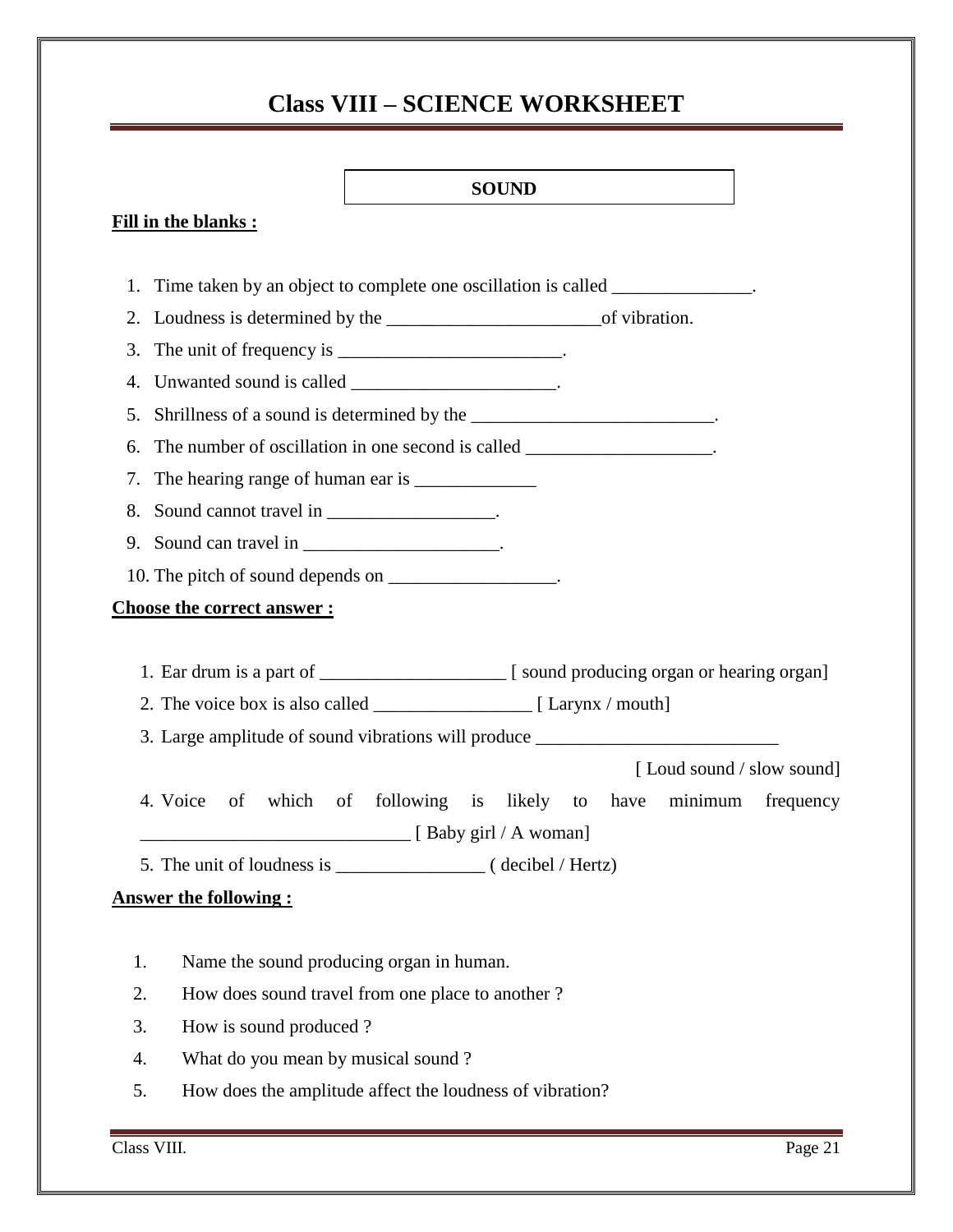- 6. What is noise pollution?
- 7. What is outer part of ear is called ?
- 8. What are the two main properties of a sound.
- 9. Which help us to recognize sound?

10. On which factors loudness of sound depend?

11. What is infrasonic vibration? What is their range in Hertz?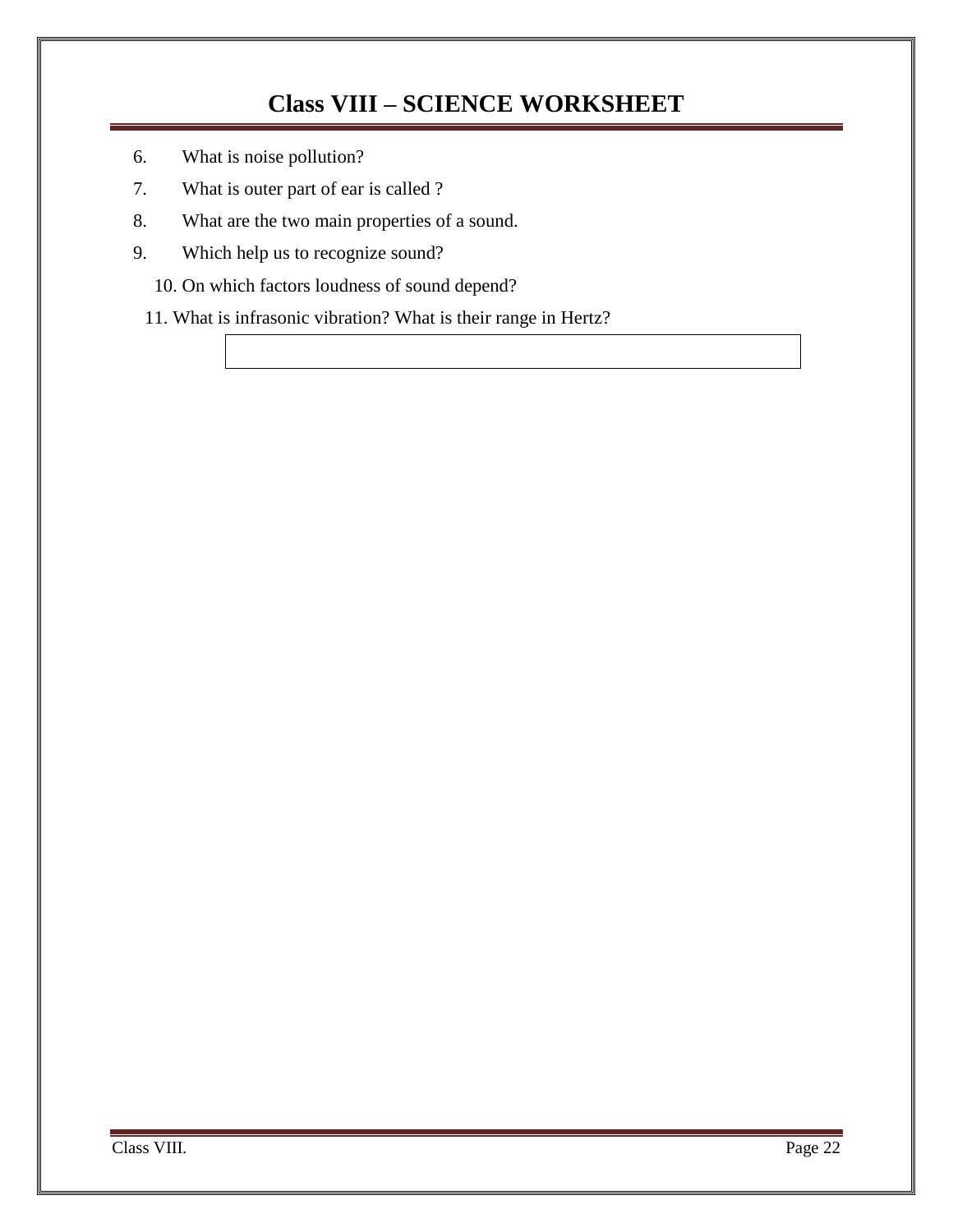### **STARS AND THE SOLAR SYSTEM**

### **Fill in the blanks :**

- 1. Asteroids are found between the orbits of \_\_\_\_\_\_\_\_\_\_\_\_ and \_\_\_\_\_\_\_\_\_\_\_\_.
- 2. The celestial body that reaches the earth is called  $\blacksquare$
- 3. Orion is seen during seasons.
- 4. On the fifteenth day the moon is not visible. This day is known as
- 5. The various shapes of the bright part of the moon as seen during a month are called
- 6. A planet which appears yellowish is
- 7. \_\_\_\_\_\_\_\_\_\_\_\_\_\_\_\_\_\_\_\_\_\_\_\_\_\_ is not a member of the solar system.
- 8. The planet which appears reddish in colour is \_\_\_\_\_\_\_\_\_\_\_\_\_\_\_\_\_\_\_\_.
- 9. First artificial satellite launched by India is \_\_\_\_\_\_\_\_\_\_\_\_\_\_\_\_\_\_\_\_\_\_\_\_\_\_\_\_\_-
- 10. The smallest planet is \_\_\_\_\_\_\_\_\_\_\_\_\_\_.

### **Answer the following questions :**

1. What is the speed of light ?

\_\_\_\_\_\_\_\_\_\_\_\_\_\_\_\_\_\_\_\_.

- 2. Name the star which is nearest to the earth.
- 3. What is the name of path on which planets revolves around the sun ?
- 4. Why do we see only the part of the moon?
- 5. Name the planet where there is no carbon dioxide.
- 6. Write other name of constellation Great Bear.
- 7. Which planet is called morning and evening star.
- 8. Why is the distance between stars expressed in light years ?
- 9. What is alight year?
- 10. How big is the sun as compared to earth?
- 11. Why are stars not visible during daytime ?
- 12. Why does the pole star not change its position in the sky ?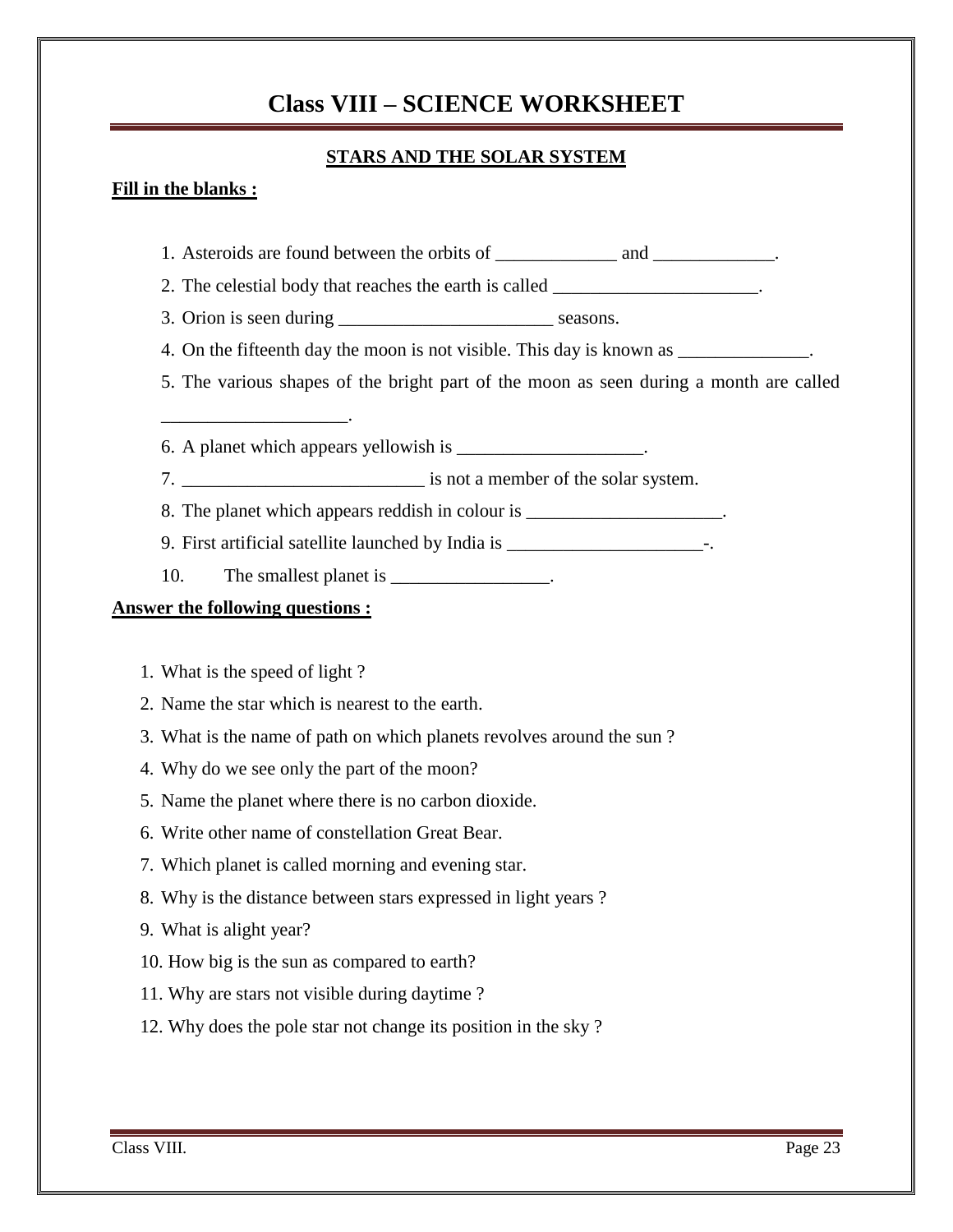#### **Fill in the blanks :**

1.The period of life, when the body undergoes changes, leading to reproductive maturity is called \_\_\_\_\_\_\_\_\_\_\_\_\_\_\_\_\_\_\_\_\_.

2.The age at which reproductive organs become functionally active is called

3.Increase in height occurs during \_\_\_\_\_\_\_\_\_\_\_\_\_\_\_\_\_\_\_\_\_\_\_.

\_\_\_\_\_\_\_\_\_\_\_\_\_\_\_\_\_\_\_\_\_\_\_\_\_\_\_\_.

\_\_\_\_\_\_\_\_\_\_\_\_\_\_\_\_\_\_\_\_\_\_\_\_\_\_\_\_\_\_\_\_.

\_\_\_\_\_\_\_\_\_\_\_\_\_\_\_\_\_\_\_\_\_\_\_\_\_\_\_\_\_\_\_\_\_\_.

- 4.\_\_\_\_\_\_\_\_\_\_\_\_\_\_\_\_\_\_\_\_ are external characters which are directly not involved in the process of reproduction.
- 5.The changes which occur during adolescence are controlled by

6.The hormones are produced in special organ are called

7.Endocrine glands are also called \_\_\_\_\_\_\_\_\_\_\_\_\_\_\_\_\_\_\_\_\_\_\_ glands.

8.In frog metamorphosis is controlled by \_\_\_\_\_\_\_\_\_\_\_\_\_\_\_\_\_\_\_\_\_\_\_\_\_\_ hormone.

### **Answer the following :**

- 1. Name the sex hormone in humans.
- 2. Name the disease caused due to deficiency of the hormone thyroxine.
- 3. Name the hormone produced by the adrenal gland.
- 4. Name the master gland.
- 5. What are the type of sex hormones produced by males ?
- 6. How many pairs of chromosomes as human body cell contain ?